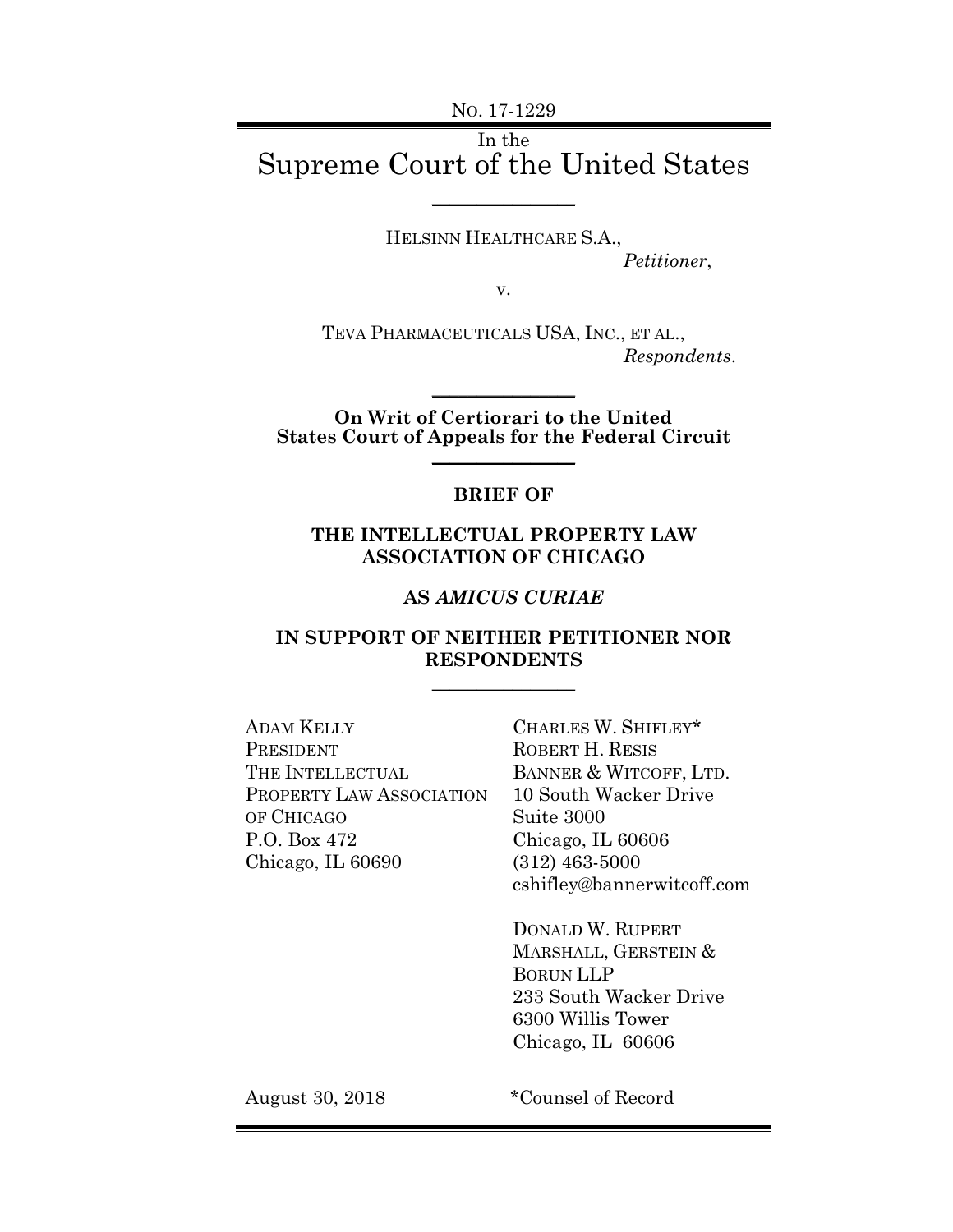# **TABLE OF CONTENTS**

|      |                                                                                                                                         | Page |
|------|-----------------------------------------------------------------------------------------------------------------------------------------|------|
|      | INTEREST OF AMICUS CURIAE  1                                                                                                            |      |
|      |                                                                                                                                         |      |
|      |                                                                                                                                         |      |
|      |                                                                                                                                         |      |
| I.   | AIA $\S 102(a)(1)$ has a specific structure<br>and content: two "or's," an "otherwise,"<br>and a "claimed' invention" as its subject 17 |      |
| Π.   | The specific structure and content of AIA<br>$§102(a)(1), i.e.,$ its two "or's,"<br>"otherwise," and ""claimed' invention,"             |      |
| Ш.   | The legislative history thoroughly and<br>consistently affirms the structure, content,                                                  |      |
| IV.  | The "Federico of the AIA" thoroughly<br>and consistently affirmed the structure,<br>content, meaning, and legislative history           |      |
| V.   | Debate over AIA $\S 102(a)(1)$ is a<br>regressive, after-the-fact, academic                                                             |      |
| VI.  | The essence of the Federal Circuit panel's<br><i>Helsinn</i> decision under review is its<br>conclusion to the opposite of AIA          |      |
| VII. | The Federal Circuit panel's conclusion is<br>a <i>Pfaff</i> -like mistake. It is a dramatically                                         |      |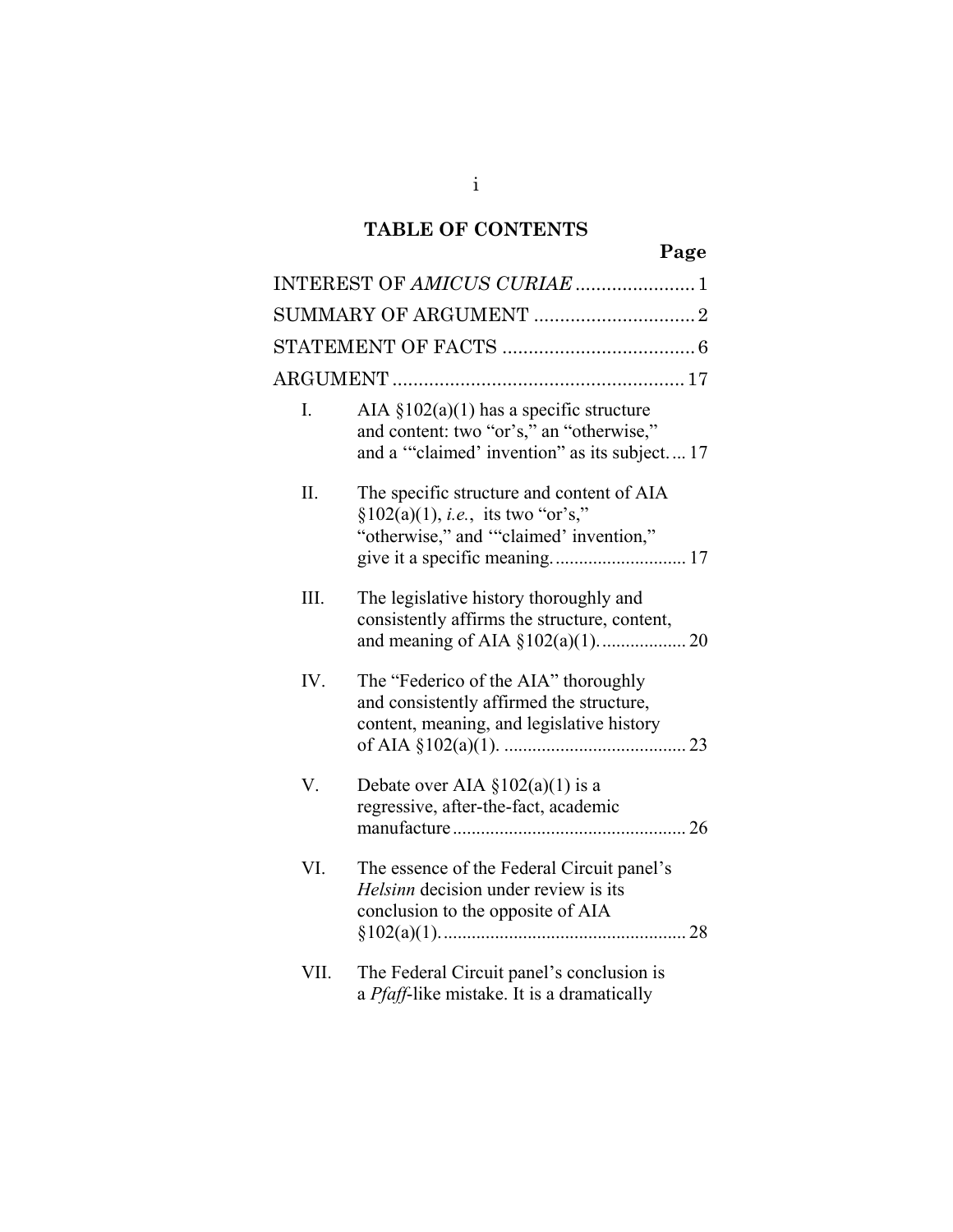|       | odd and wrong interpretation for the AIA<br>based not only on the specific structure,<br>content, and meaning of AIA $\S 102(a)(1)$ ,<br>but also the consistent statements from<br>Congress, all those involved in the<br>passage of the AIA, and the "Federico of<br>the AIA," from 2007 to the present, that |    |
|-------|-----------------------------------------------------------------------------------------------------------------------------------------------------------------------------------------------------------------------------------------------------------------------------------------------------------------|----|
|       | are contrary to the interpretation.  29                                                                                                                                                                                                                                                                         |    |
| VIII. | Small-group academic arguments against<br>the right interpretation of AIA $\S 102(a)(1)$                                                                                                                                                                                                                        | 30 |
| IX.   | The Court should not concern itself that<br>some future inventors might take benefit<br>of both trade secrecy and later patenting;                                                                                                                                                                              |    |
|       |                                                                                                                                                                                                                                                                                                                 | 35 |

ii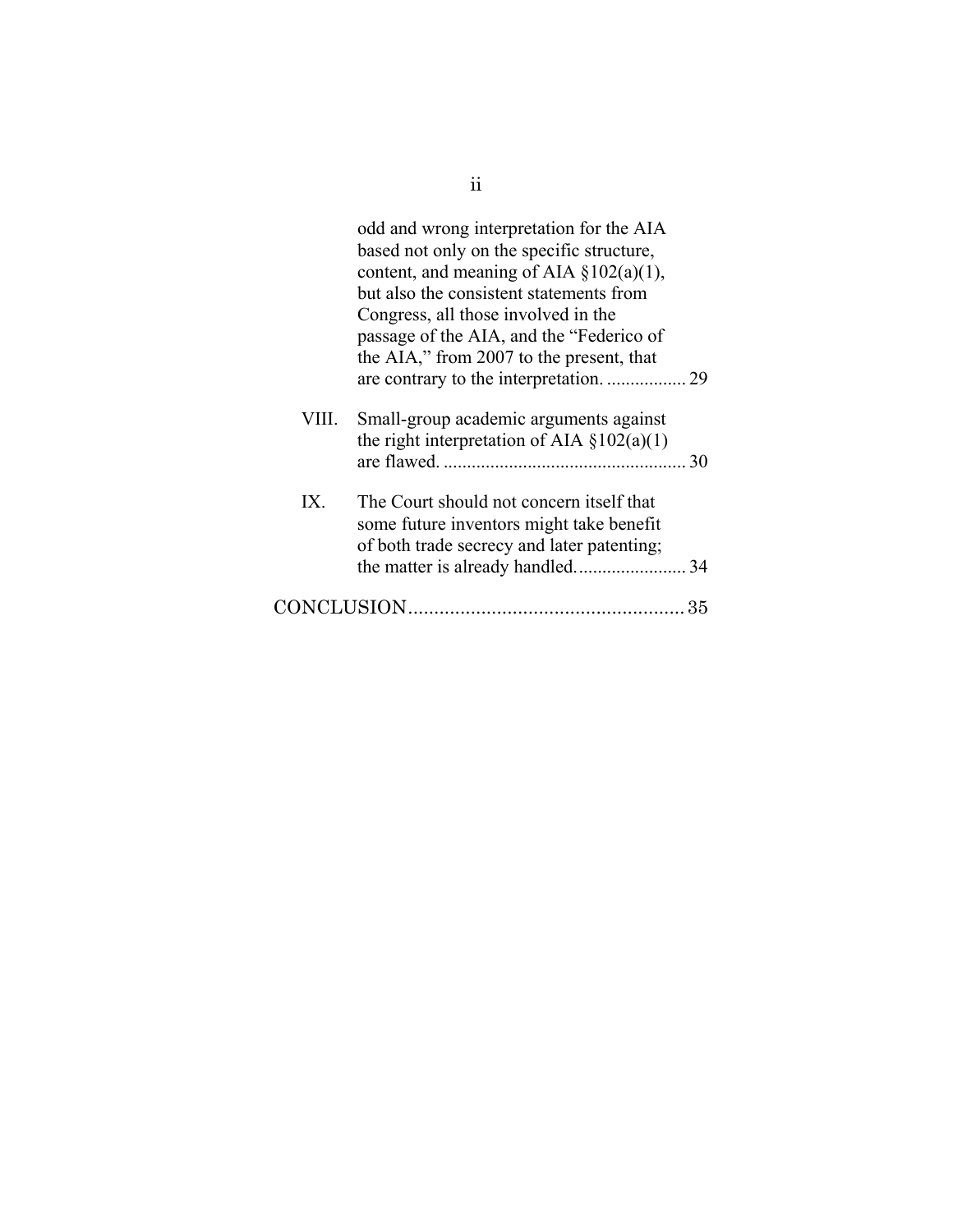## **TABLE OF AUTHORITIES**

## **Cases**

| Diamond v. Chakrabarty,                                            |  |
|--------------------------------------------------------------------|--|
| Helsinn Healthcare S.A. v. Teva Pharms. USA, Inc.,                 |  |
| Marx v. General Revenue Corp.,                                     |  |
| Metallizing Engineering Co. v. Kenyon Bearing & Auto<br>Parts Co., |  |

## **Statutes**

U.S.C. §102(a)(1) (Leahy-Smith America Invents Act)passim

## **Other Authorities**

| 157 Cong. Rec. S1496-S1497 (daily ed., March 9, 2011),<br>(Statement of Sen. Leahy)  12, 22, 28, 31                                                                       |
|---------------------------------------------------------------------------------------------------------------------------------------------------------------------------|
|                                                                                                                                                                           |
| ABA-IPL letter to David Kappos, Under Secretary of<br>Commerce for Intellectual Property and Director of                                                                  |
| AIPLA, Summary and Comparison of H.R. 1260 and S.                                                                                                                         |
| America Invents Act, Hearing before the Subcomm. on<br>Intellectual Property, Competition, and the Internet<br>of the Comm. on the Judiciary House of<br>Representatives, |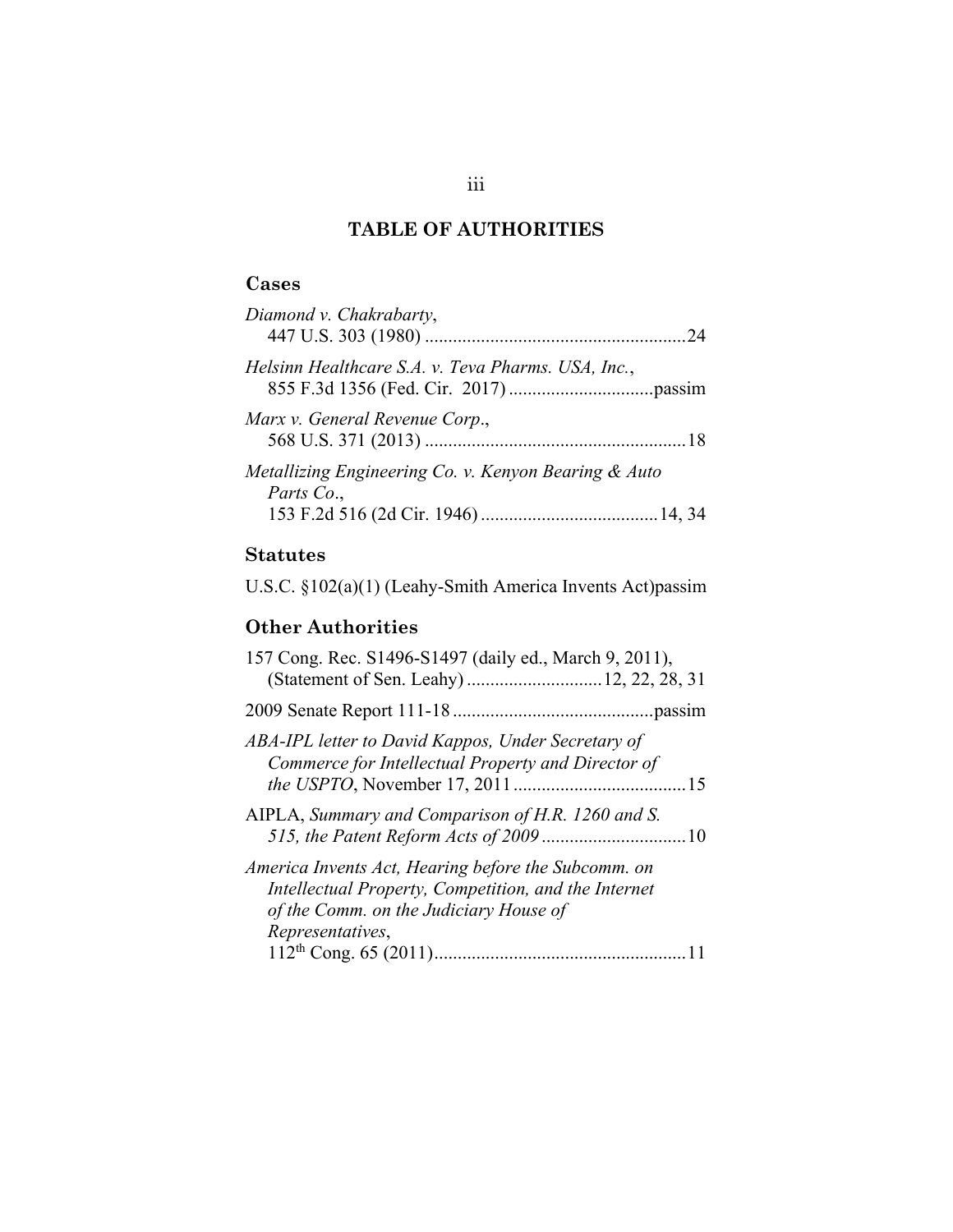| Brief for <i>Amicus Curiae</i> Congressman Lamar Smith in<br>Support of Petitioner, March 27, 201833                                                              |
|-------------------------------------------------------------------------------------------------------------------------------------------------------------------|
| Brief of Amici Curiae 42 Intellectual Property<br>Professors, Helsinn Healthcare S.A. v. Teva Pharms.<br>USA, Inc., 855 F.3d 1356 (Fed. Cir. 2017)26, 31          |
|                                                                                                                                                                   |
| E. Manzo, The America Invents Act: A Guide to Patent<br>Litigation & Patent Procedure, Thomson Reuters                                                            |
| J. Matal, A Guide to the Legislative History of the<br>America Invents Act: Part I of II,                                                                         |
| Letter, Association of American Universities et al. to<br>attn.: Mary C. Till, Sr. Leg. Advisor, Office of Pat.<br>Leg. Admin., Office of Dep. Comm. For Pat. Ex. |
| N. Pierce, Inventorship, Double Patenting, and the<br>America Invents Act,                                                                                        |
| Perspectives on Patents, Hearing before the<br>Subcommittee on Intellectual Property of the<br>Committee on the Judiciary, United States Senate, S.               |
| R. Armitage, Understanding the America Invents Act<br>and its Implications for Patenting,                                                                         |
| Robert A. Armitage, Reform of the Law on Interference:<br>A New Role for an Ancient Institution in the Context<br>of a First-to-File System,                      |
| Statement of Robert A. Armitage, Senior Vice President<br>and General Counsel, Eli Lilly & Company,                                                               |

iv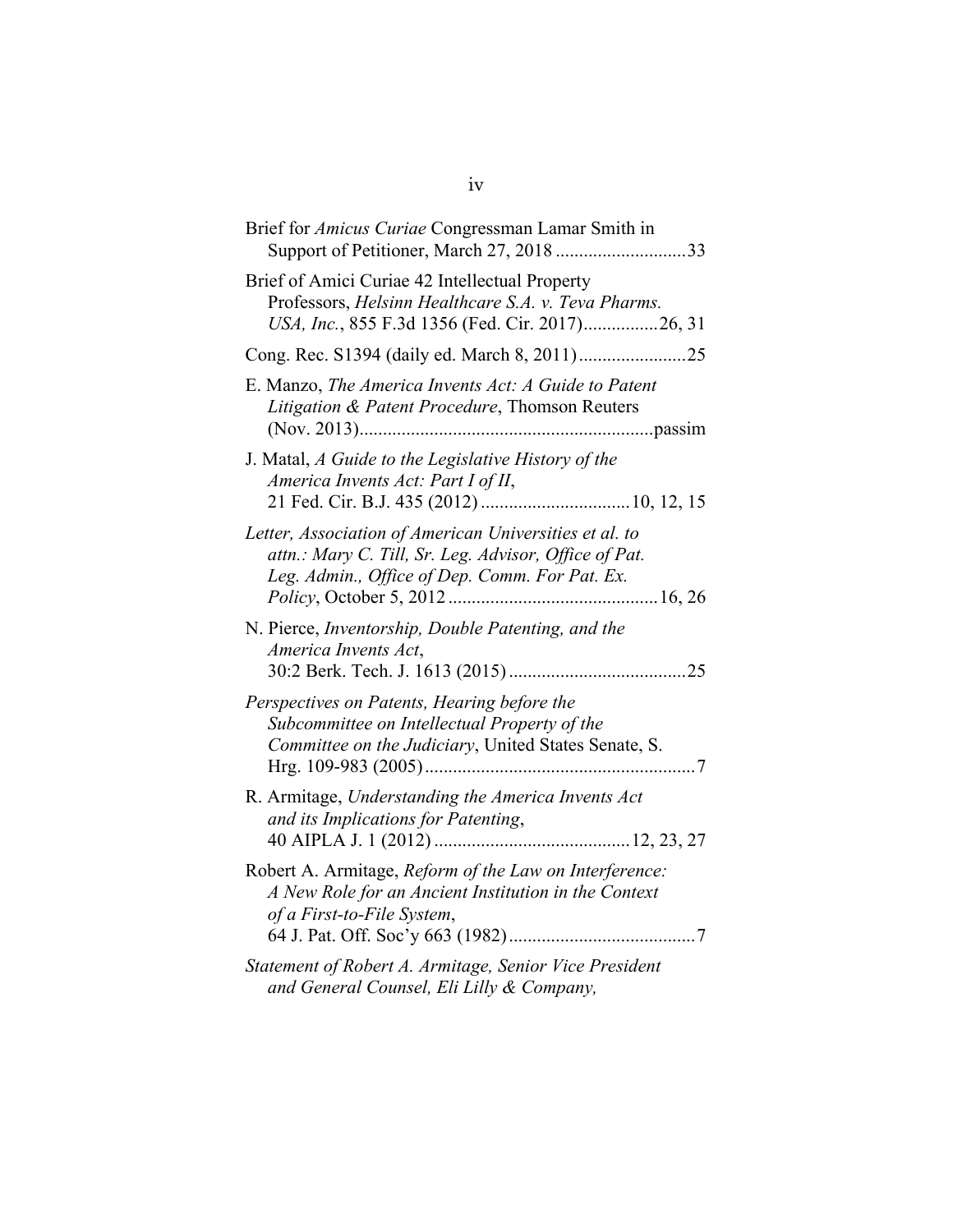| Indianapolis, Indiana, before the United States House<br>of Representatives Committee on the Judiciary on<br>"Implementation of the Leahy-Smith America Invents                                                                              |
|----------------------------------------------------------------------------------------------------------------------------------------------------------------------------------------------------------------------------------------------|
| Stephen A. Merrill, et al, A Patent System for the 21st<br>Century,                                                                                                                                                                          |
| The Patent System Harmonization Act of 1992: Joint<br>Hearing on S. 2605 and H.R. 4978 Before the S.<br>Comm. on the Judiciary and the Subcomm. on<br>Intellectual Property and Judicial Administration of<br>the H. Comm. on the Judiciary, |

v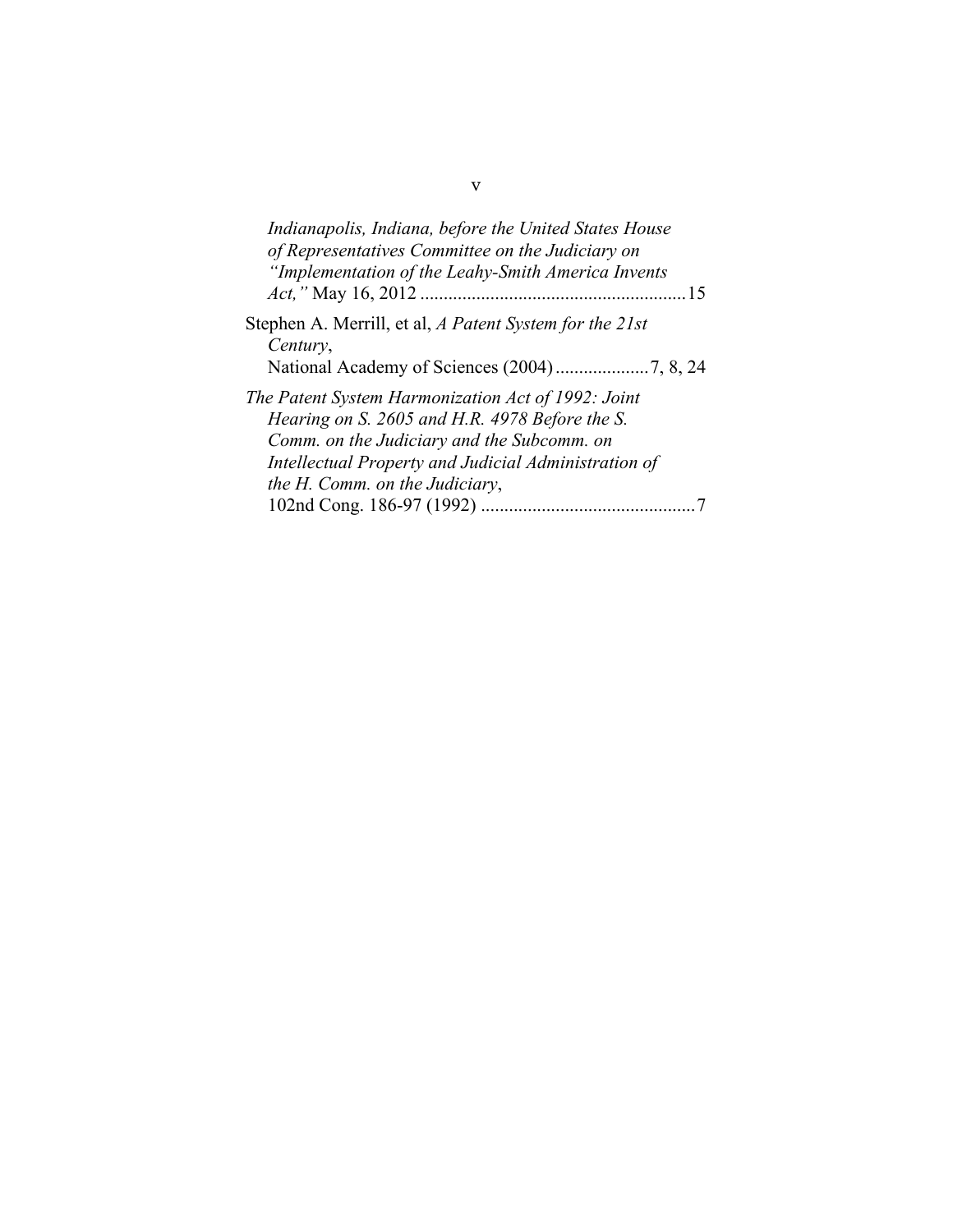# **TABLE OF ABBREVIATIONS**

| <b>AAU</b> letter                                        | Letter, Association of American<br>Universities et al. to attn.: Mary C.<br>Till, Sr. Leg. Advisor, Office of Pat.<br>Leg. Admin., Office of Dep. Comm.<br>For Pat. Ex. Policy, October 5, 2012<br>("AAU letter")      |
|----------------------------------------------------------|------------------------------------------------------------------------------------------------------------------------------------------------------------------------------------------------------------------------|
| AIA                                                      | America Invents Act                                                                                                                                                                                                    |
| AIA, Hearing                                             | America Invents Act, <i>Hearing before</i><br>the Subcommittee on Intellectual<br>Property, Competition, and the<br>Internet of the Committee on the<br>Judiciary House of Representatives,<br>$112th$ Cong. 65 (2011) |
| A Patent<br>System for the<br>$21$ <sup>st</sup> Century | Stephen A. Merrill, et al, A Patent<br>System for the 21st Century,<br>National Academy of Sciences (2004)                                                                                                             |
| Armitage                                                 | Robert A. Armitage                                                                                                                                                                                                     |
| <b>ABA-IPL</b>                                           | American Bar Association Section of<br><b>Intellectual Property Law</b>                                                                                                                                                |
| <b>AIPLA</b>                                             | American Intellectual Property Law<br>Association                                                                                                                                                                      |
| Harmonization<br>Hearing                                 | The Patent System Harmonization<br>Act of 1992: Joint Hearing on S.<br>2605 and H.R. 4978 Before the S.<br>Comm. on the Judiciary and the<br>Subcomm. on Intellectual Property                                         |

vi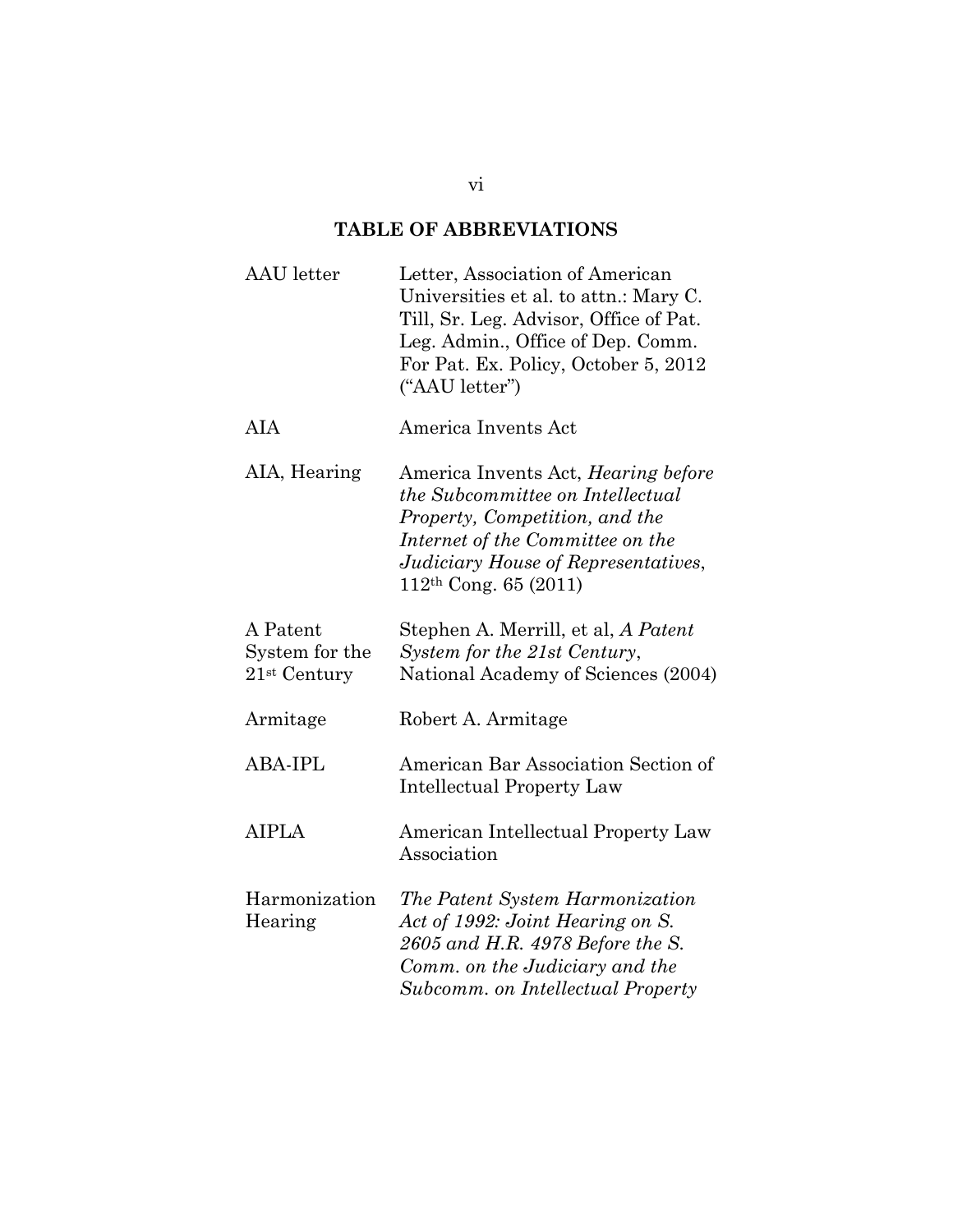|                                         | and Judicial Administration of the<br>H. Comm. on the Judiciary, 102nd<br>Cong. (1992)                                                                   |
|-----------------------------------------|----------------------------------------------------------------------------------------------------------------------------------------------------------|
| Helsinn                                 | Helsinn Healthcare S.A. v. Teva<br>Pharms. USA, Inc., 855 F.3d 1356<br>(Fed. Cir. 2017)                                                                  |
| House                                   | House of Representatives                                                                                                                                 |
| Individual<br>Academics<br><b>Brief</b> | Brief of Amici Curiae 42 Intellectual<br>Property Professors, Helsinn<br>Healthcare S.A. v. Teva Pharms.<br>USA, Inc., 855 F.3d 1356 (Fed. Cir.<br>2017) |
| IP                                      | Intellectual property                                                                                                                                    |
| <b>IPLAC</b>                            | The Intellectual Property Law<br>Association of Chicago                                                                                                  |
| Lilly                                   | Eli Lilly & Company                                                                                                                                      |
| Manzo                                   | E. Manzo, The America Invents Act:<br>A Guide to Patent Litigation &<br>Patent Procedure, Thomson Reuters<br>(Nov. 2013)                                 |
| <b>NAM</b>                              | National Association of<br>Manufacturers                                                                                                                 |
| Organizations                           | The "[n]umerous organizations,<br>institutions, and companies [who]<br>advocated [that] the U.S. adopt a<br>first to file [patent] system." Sen.         |

vii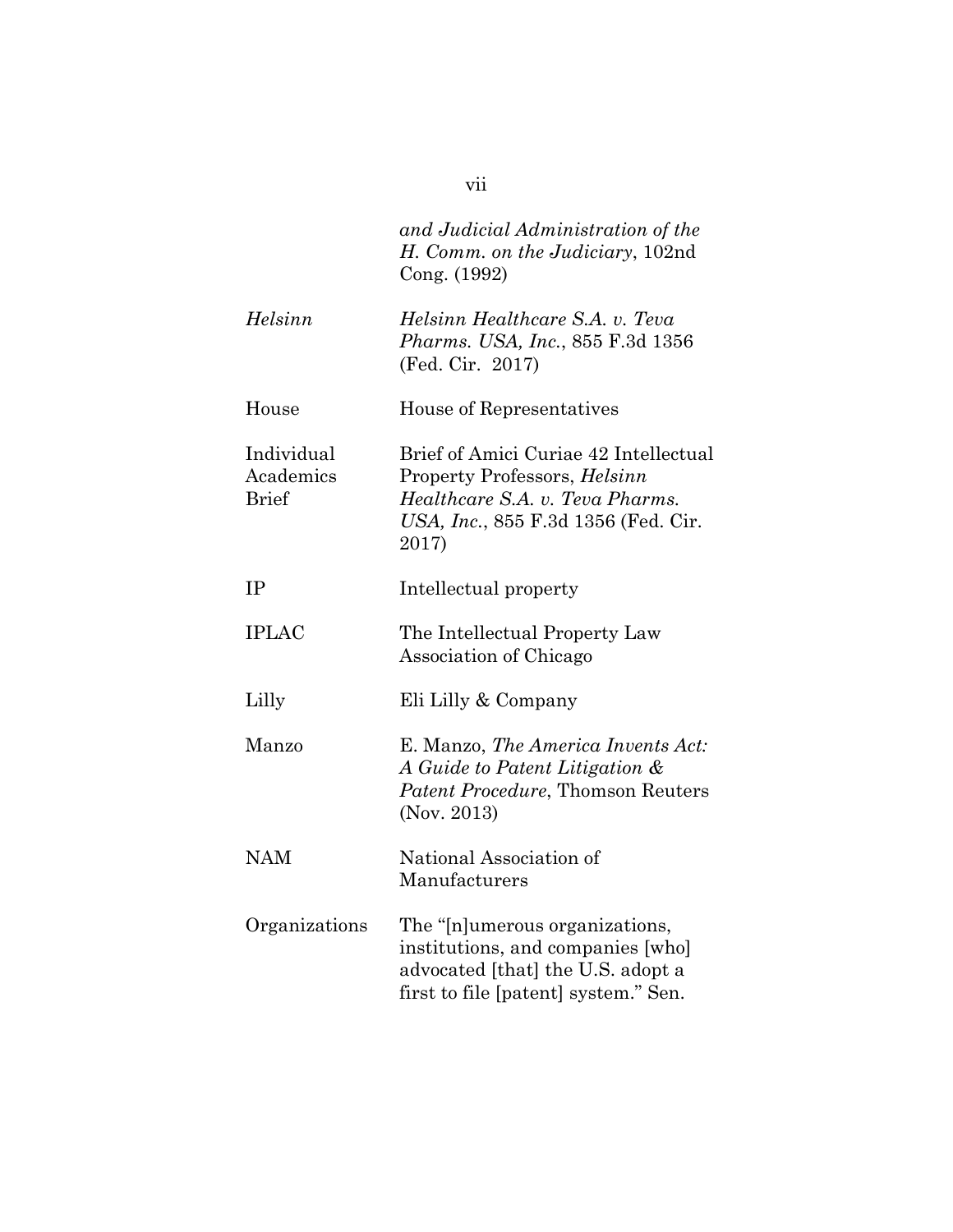# viii

# Rep. No. 111-18.

| Perspectives<br>Hearing | Perspectives on Patents, Hearing<br>before the Subcomm. on Intellectual<br>Property of the Comm. on the<br>Judiciary, United States Senate, S.<br>Hrg. 109-983 (2005) |
|-------------------------|-----------------------------------------------------------------------------------------------------------------------------------------------------------------------|
| <b>USCO</b>             | United States Copyright Office                                                                                                                                        |
| <b>USPTO</b>            | United States Patent and<br>Trademark Office                                                                                                                          |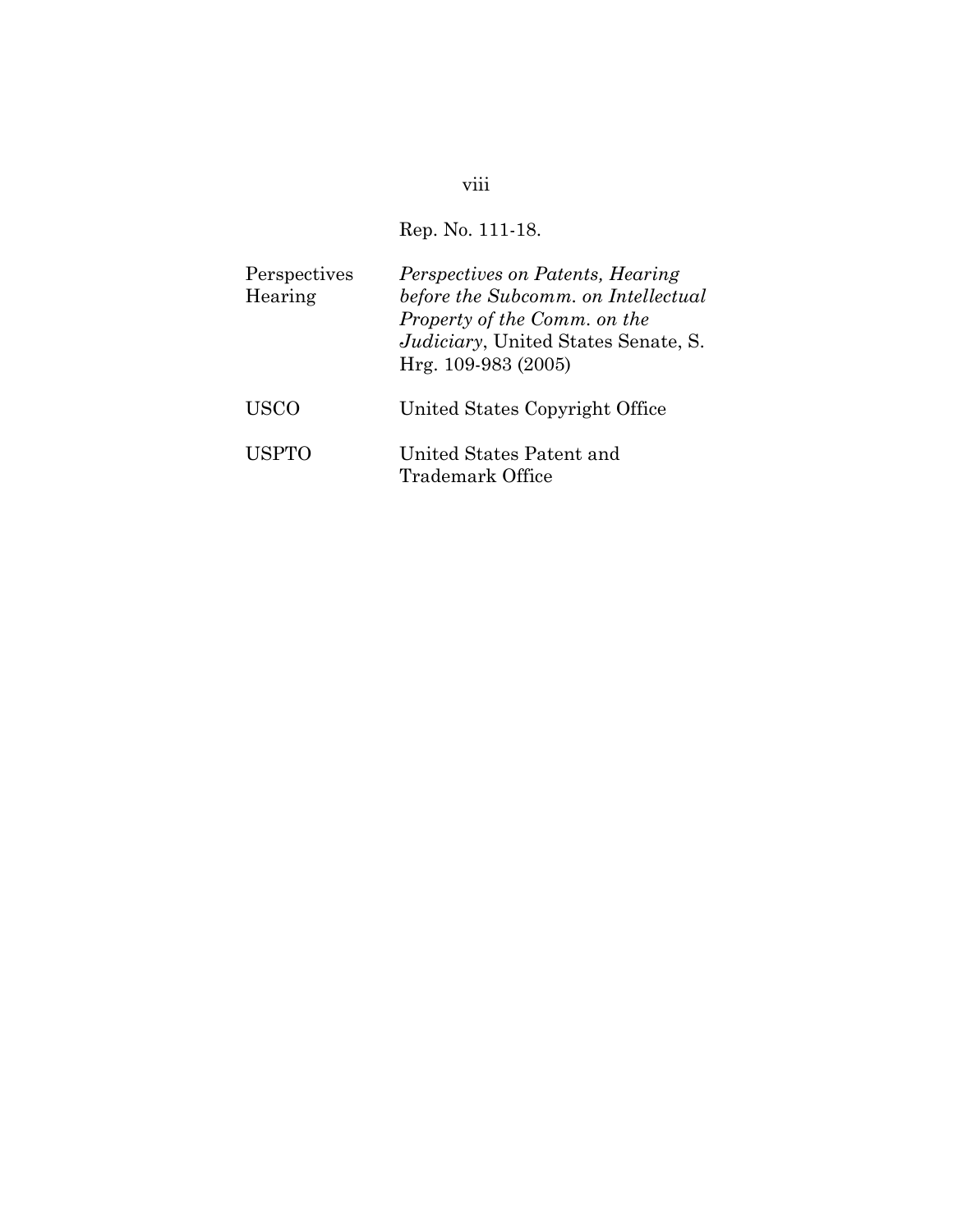#### **INTEREST OF** *AMICUS CURIAE*

The Intellectual Property Law Association of Chicago ("IPLAC") submits this brief as *amicus curiae*, but in support of neither party on the ultimate merits of the case.<sup>1, 2, 3</sup> IPLAC has as its governing objects, *inter alia,* to aid in the development of intellectual property ("IP") laws, the administration of them, and the procedures of the U.S. Patent and Trademark Office ("USPTO"), the U.S. Copyright Office ("USCO"), and the U.S. courts and other officers and tribunals charged with

 <sup>1</sup> Pursuant to Supreme Court Rule 37.6, no counsel for a party authored this brief in whole or in part, no such counsel or a party made a monetary contribution intended to fund the preparation or submission of the brief, and no person other than the *amicus curiae*, its members, or its counsel, made such a monetary contribution to the preparation or submission of the brief.

 $2$  In addition to the required statement of footnote 1, IPLAC adds that after reasonable investigation, IPLAC believes that (a) no member of its Board or Amicus Committee who voted to prepare this brief, or any attorney in the law firm or corporation of such a member, represents a party to this litigation in this matter, (b) no representative of any party to this litigation participated in the authorship of this brief, and (c) no one other than IPLAC, or its members who authored this brief and their law firms or employers, made a monetary contribution to the preparation or submission of this brief.

<sup>3</sup> Pursuant to Supreme Court Rule 37.3(a), IPLAC has obtained the consent of the parties to file this amicus brief. Petitioner has filed a blanket consent letter with the Court, and Respondent has given IPLAC individual consent.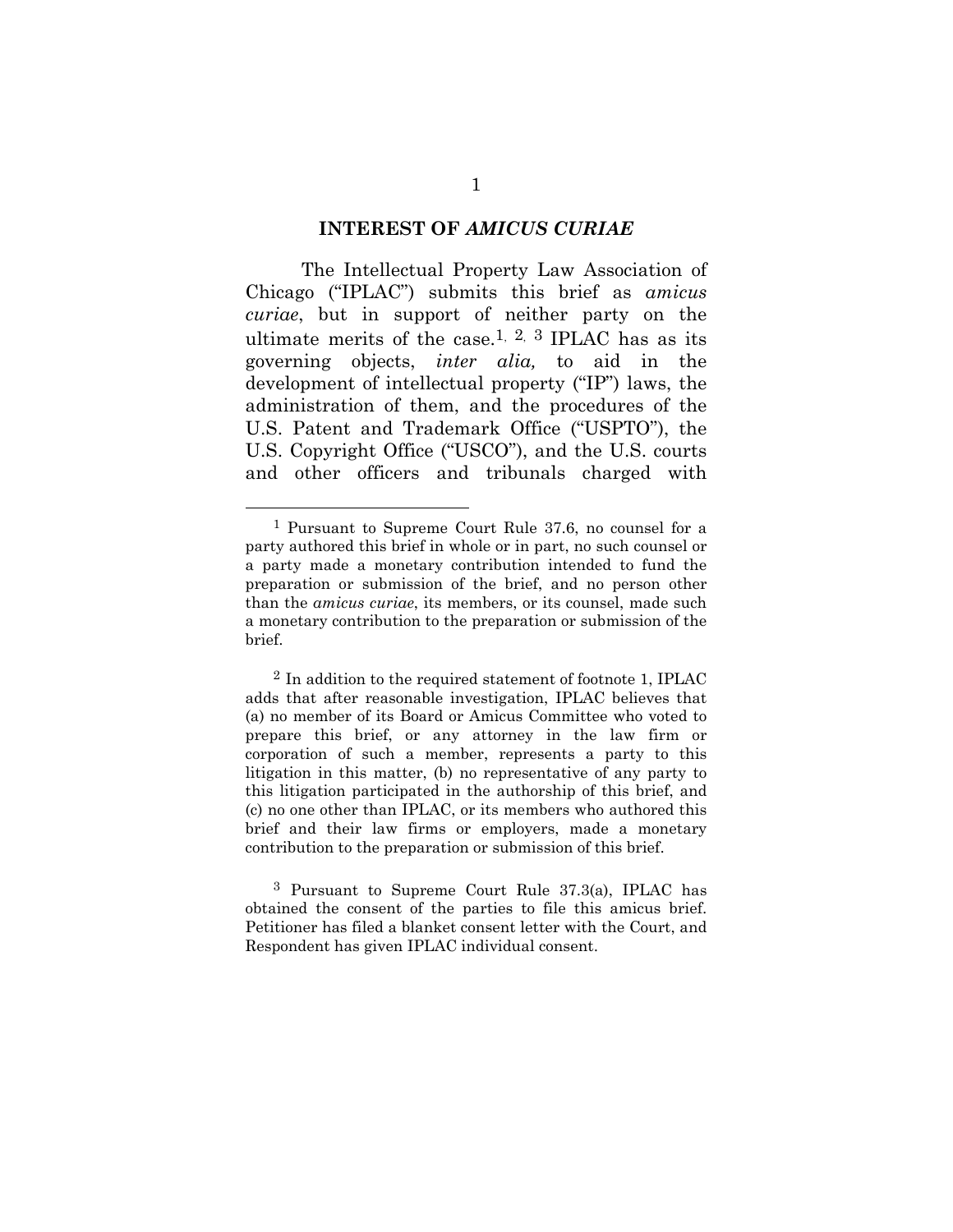administration. IPLAC was founded in 1884 as The Patent Law Association, making it by rich history the country's oldest bar association devoted exclusively to intellectual property matters. It was dedicated on founding to "making more definite, uniform and convenient" the laws and rules of IP practice. Today, IPLAC is an association of over 1,000 members of the legal profession of the United States in good standing with interests in the laws of IP, licensed to practice in any state or the USPTO, including Chicago-local and non-local attorney members, judiciary members, and faculty members; patent agents, paralegal members, and student members. IPLAC members have their IP law interests in the areas of patents, trademarks, copyrights, trade secrets, social media, advertising, blockchain, data protection, outsourcing, privacy, and top level domains. Some members are in private and corporate practices and appear before federal courts throughout the United States, as well as the USPTO and USCO. Members represent both rights holders and other actors in roughly equal measure, and in litigation, are split roughly equally between plaintiffs and defendants. IPLAC is centered in Chicago, a principal locus and forum for the nation's authors, artists, inventors, scholarly pursuits, arts, creativity, research and development, innovation, IP creation, IP litigation, and IP awareness.

#### **SUMMARY OF ARGUMENT**

AIA §102(a)(1) has a specific structure, content, and meaning by virtue of having two "or's," an "otherwise," and an adjective "claimed" before its subject "invention." The specific meaning of AIA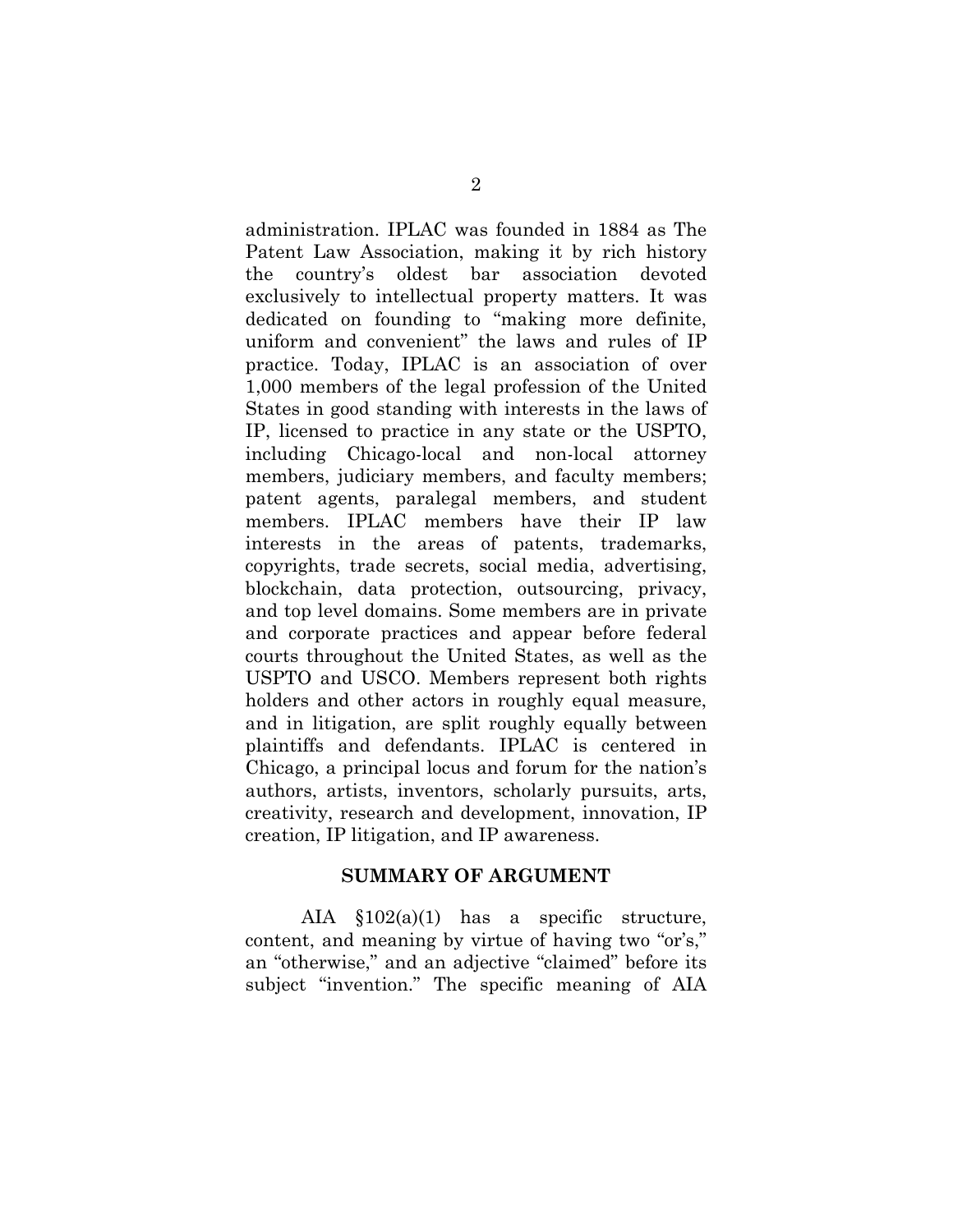$$102(a)(1)$ , after a careful analysis of the placement and meaning of these terms, is that a patent cannot issue where a claimed invention has been the subject of a patent, a printed publication, or in the alternative to patents and publications, the subject of an event that has made the claimed invention available to the public, such as a public use that makes it available to the public, an on sale that does the same, or an event that any way or manner other than an availing use or on sale makes it available to the public.

The essence of the Federal Circuit panel's *Helsinn* decision under review is its conclusion that for an invention subject to the AIA, once the existence of an inventor's terms of a sale, if any, are publicly known, and the sale is to be of the invention, then the invention is legally publicly known, even though the invention is not factually publicly known. *Helsinn Healthcare S.A. v. Teva Pharms. USA, Inc.*, 855 F.3d 1356, 1371 (Fed. Cir. 2017) , Pet. App. at 43a. Colloquially, the essence of the decision is that if the public were to know that an inventor was trying to sell an invention, and what his terms were, even if the public did not know what the invention was, the public's knowledge of the attempt to sell would itself be prior art to a later patent on the invention (one filed after a year from the knowledge).

This is a mistake as in *Pfaff v. Wells*, 525 U.S. 55 (1998), and an utterly odd conclusion for the specific structure, content, and meaning of AIA  $$102(a)(1)$ , one against assessing the public availability of what  $$102(a)(1)$  focuses on, a "claimed" invention," by express wording. As happened in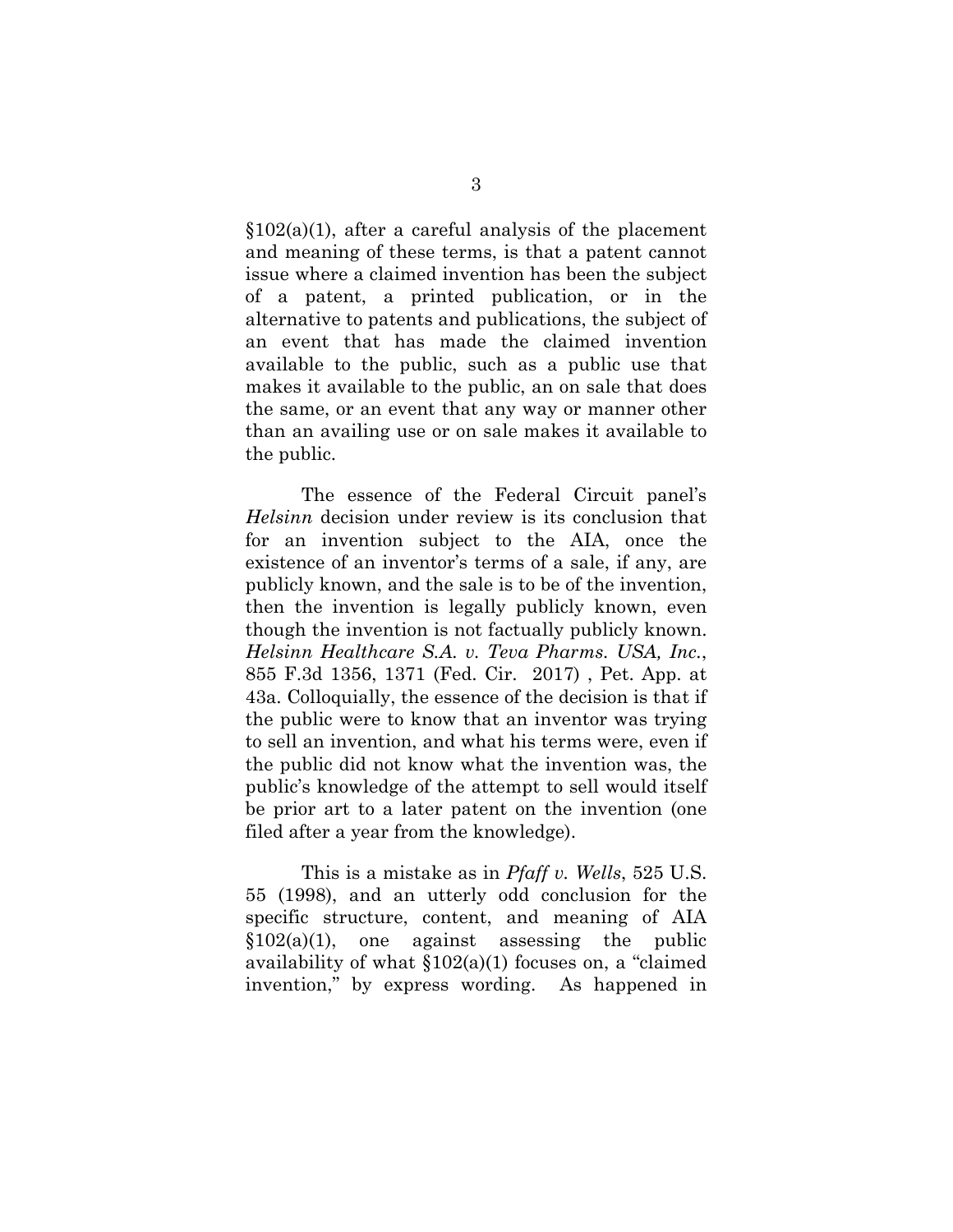*Pfaff*, the Federal Circuit has made an on sale decision by wrongly focusing on a matter that is completely absent from the relevant text of §102. *Compare Pfaff,* 525 U.S. at 60, 66-68 (pre-AIA §102 text did not reference "substantial completion," which was the focus of the Federal Circuit decision reversed in *Pfaff*).

The numerous organizations, institutions, companies, and their representatives, driven by the 21st century needs of the country, who caused the U.S. to adopt a first-inventor-to-file patent system, accomplished the opposite of the Federal Circuit panel's decision. Their drive for patent reform and a first-inventor-to-file system began as early as the 1980s. From the beginning, they strove for simplicity, transparency, objectivity, and predictability in the patent law, and specifically within their efforts, for the curtailment and elimination of "secret prior art" from being patentdefeating prior art in their proposed first-inventor-tofile system. Their reasons were the fit of the elimination with simplicity, transparency, objectivity, and predictability. Congress passed the AIA in response to these organizations' efforts. And as early as 2007-2009, in the Reports by which the Patent Reform Acts of 2007 and 2009 introduced the AIA language of §102(a)(1)—the Acts of 2007 and 2009 were the AIA's direct predecessors—Congress informed the advocating organizations and the world at large that the coming new  $$102(a)(1)$  would have "the phrase 'available to the public' … to emphasize the fact that [the claimed invention] must be publicly available [for it to be prior art to later attempts to patent it]." *See infra* at 9-10.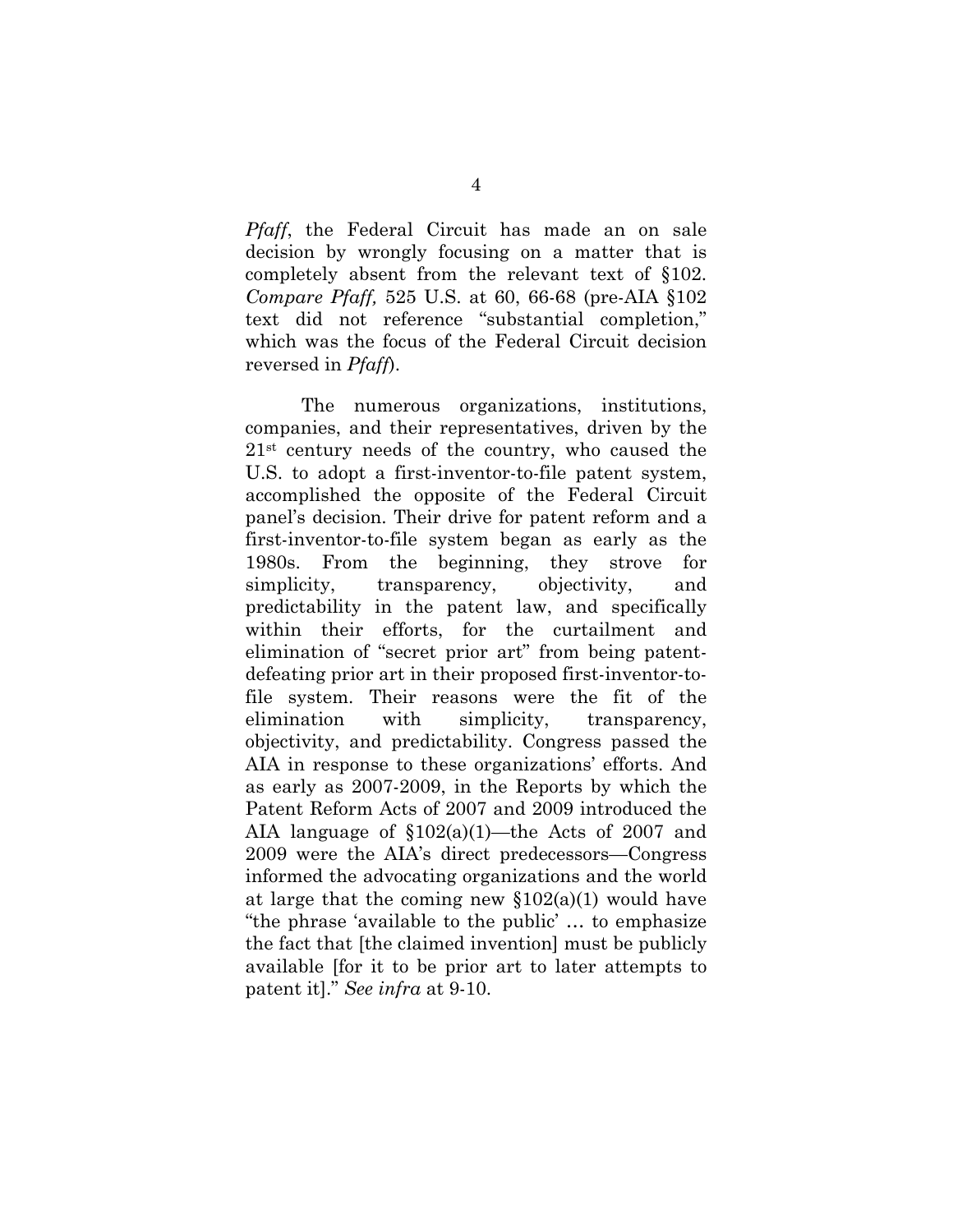The USPTO participated in Congressional efforts to fashion and pass the Patent Reform Acts of 2007 and 2009, and the AIA, at the request of Congress, and was unquestionably aware of matters such as the two Reports' introductory explanations of the potential AIA's contents. So when, just after the passage of AIA, the USPTO informed the numerous organizations whose dedicated efforts drove the country to the AIA that the "AIA does not include the pre-AIA use of secret sales as prior art," the USPTO no doubt knew what it knew, correctly stated what it knew, and the organizations no doubt knew that the USPTO was correct in its statements. *See infra* at 14-16*.* 

A principal representative for the organizations in patent reform, and advocate for the AIA in his own right, Robert Armitage, who spoke for the National Association of Manufacturers ("NAM"), the American Intellectual Property Law Association ("AIPLA"), the American Bar Association ("ABA"), and Eli Lilly & Company ("Lilly"), also assured the organizations *and assured Congress itself* further that "secret sales" were "not … prior art," in authoritative explanations. *See infra* at 12-14*.* 

Nothing in the AIA, which embodied Congress's overhaul of past patent prior art law to give the U.S. a first-inventor-to-file system, one with simplicity, transparency, objectivity, and predictability, justified the Federal Circuit panel's improper change of focus. To determine prior art, away from the matter of the public availability of a claimed invention, and instead to the matter of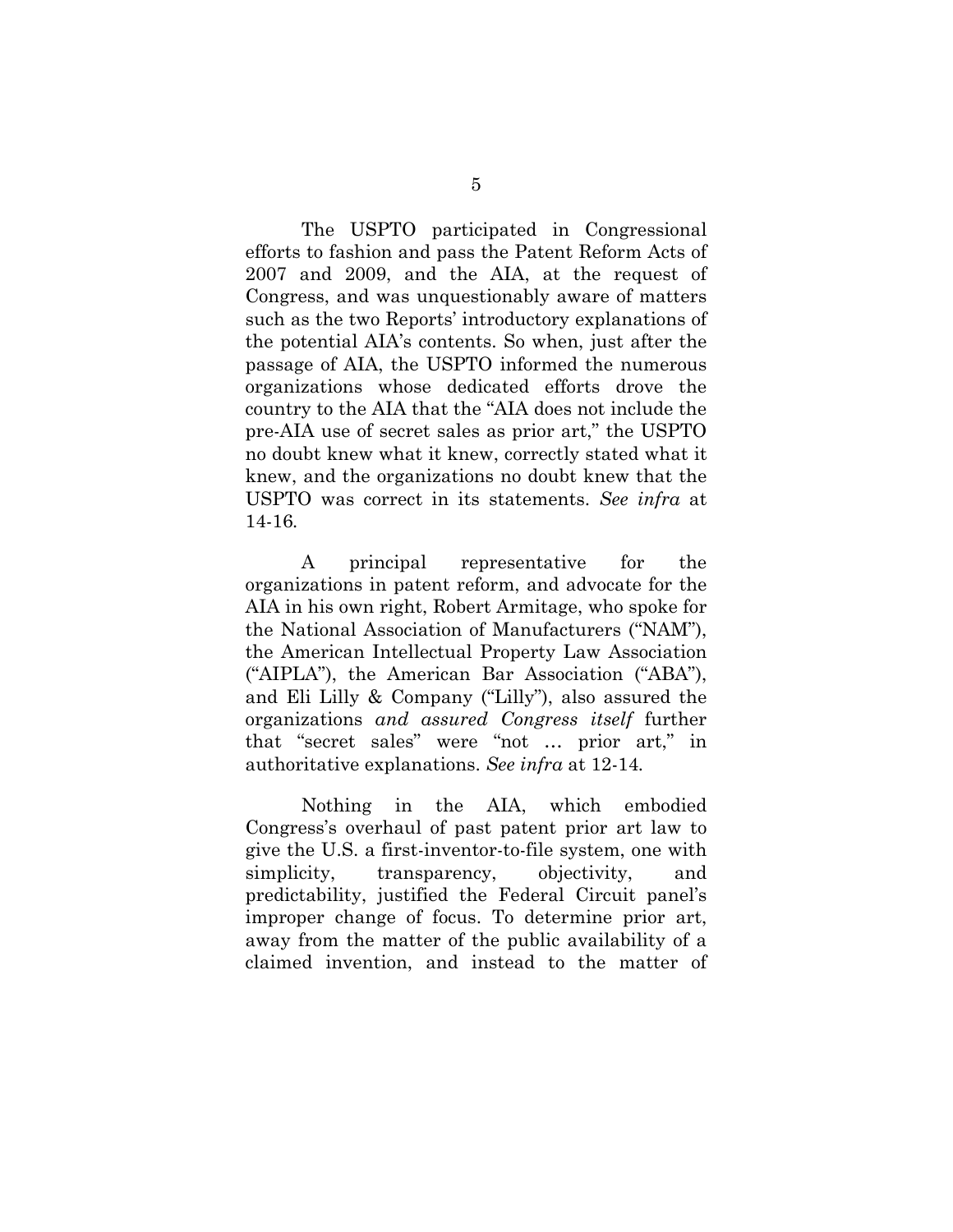whether there was public knowledge of an inventor's terms of sale, is wrong.

Regressive manufacture of worried ideas over the specifics of the text of AIA §102(a) relative to this Court's guidelines for statutory construction, mostly in the form of a parade of potential horribles for future burdens on academics and the courts to learn new law, is what has caused a dispute over the meaning of AIA  $$102(a)(1)$ . But the potential horribles do not change the specific structure, content, and meaning of AIA  $$102(a)(1)$ , or its history and background as known to Congress, the USPTO, dedicated and altruistic—even patriotic organizations, and the mavens of the patent reform that provided the AIA. AIA prior art law has a sole focus on the public availability of a claimed invention itself, not an inventor's terms of sale in relation to any related invention, because of the need for consistent, universal focus on simplicity, transparency, objectivity, and predictability for patent matters in the 21st century.

The Federal Circuit panel was wrong to make it otherwise. It was wrong to misdirect itself as it did in *Pfaff*. It was wrong to snatch from Congress, the USPTO, patent reform organizations, their leaders, and the country as a whole, some of the bold, streamlining patent reform that the AIA accomplished.

#### **STATEMENT OF FACTS**

 An effort of patent reform that led to the AIA, including a first-inventor-to-file patent system, began in at least one quarter as early as 1982. In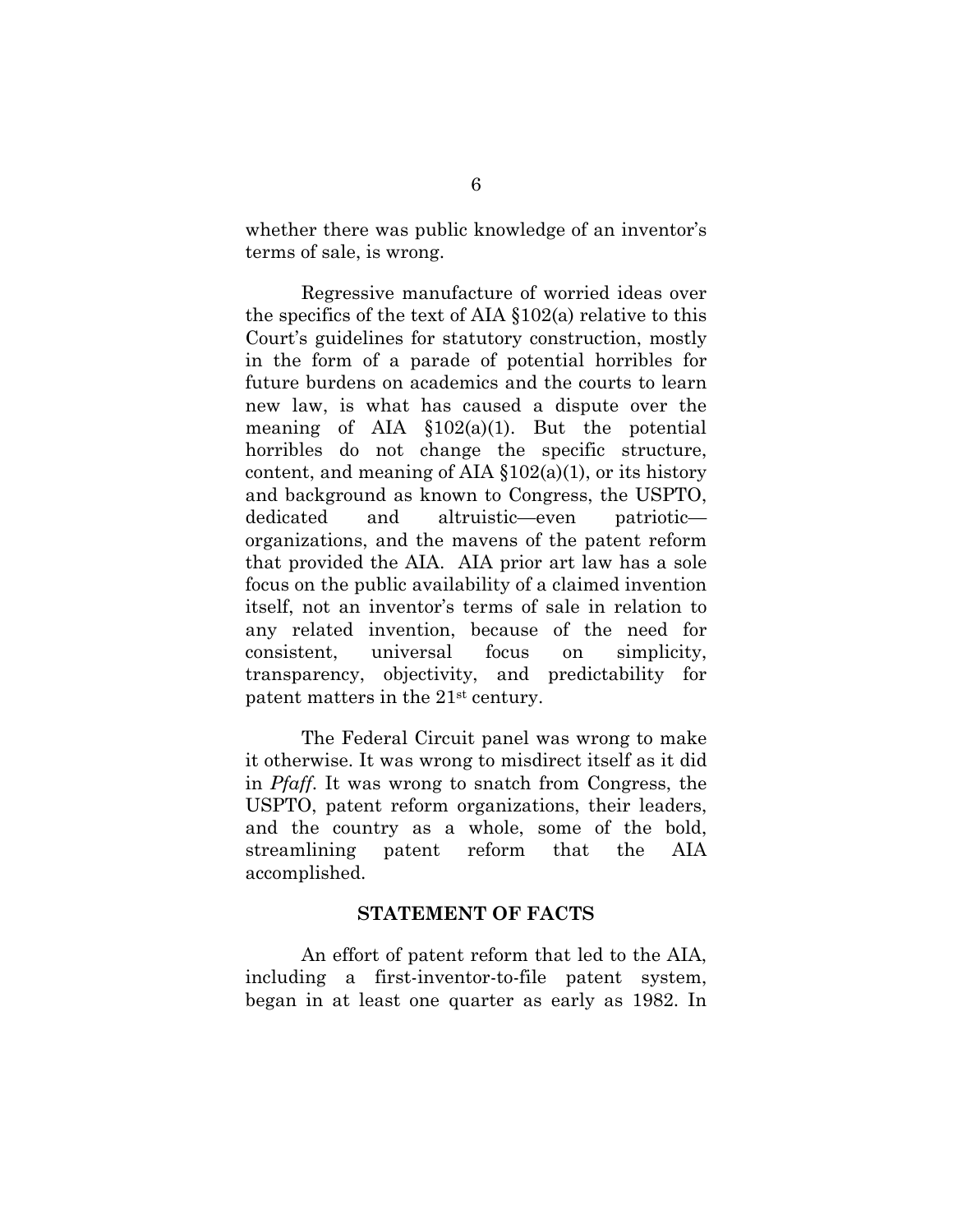that quarter, it began with Robert Armitage. *See* Robert A. Armitage, *Reform of the Law on Interference: A New Role for an Ancient Institution in the Context of a First-to-File System*, 64 J. Pat. Off. Soc'y 663 (1982). Mr. Armitage testified before Congress in 1992 representing NAM, in part toward adoption of a first-inventor-to-file patent system and curtailment of the on sale bar to patents. *See The Patent System Harmonization Act of 1992: Joint Hearing on S. 2605 and H.R. 4978 Before the S. Comm. on the Judiciary and the Subcomm. on Intellectual Property and Judicial Administration of the H. Comm. on the Judiciary*, 102nd Cong. 186-97 (1992) ("Harmonization Hearing").

Major patent reform of the types in the AIA stalled for many early years and then, with new empirical analysis, new study, and new sharing of information, reform broke forth into a striking, new period for change. A 2004 study was released by the National Academy of Sciences ("NAS"). *See Perspectives on Patents, Hearing before the Subcommittee on Intellectual Property of the Committee on the Judiciary*, United States Senate, S. Hrg. 109-983 (2005) at 2 (new Subcommittee), 12, 24, 39, 48-49, 69, 78, 121-26, 144 (consensus) ("Perspectives Hearing"). A 2005 empirical analysis was published, with a foreword by Mr. Armitage, *id.* at 72-92, 137-145; *see also* Stephen A. Merrill, et al, *A Patent System for the 21st Century*, NAS 124-27 (2004) (consensus) ("A Patent System for the 21st Century"). A nationwide consensus rapidly developed in the patent community for the patent system to move to a first-inventor-to-file patent system. Perspectives Hearing at 30-33, 44-71. Also in 2005,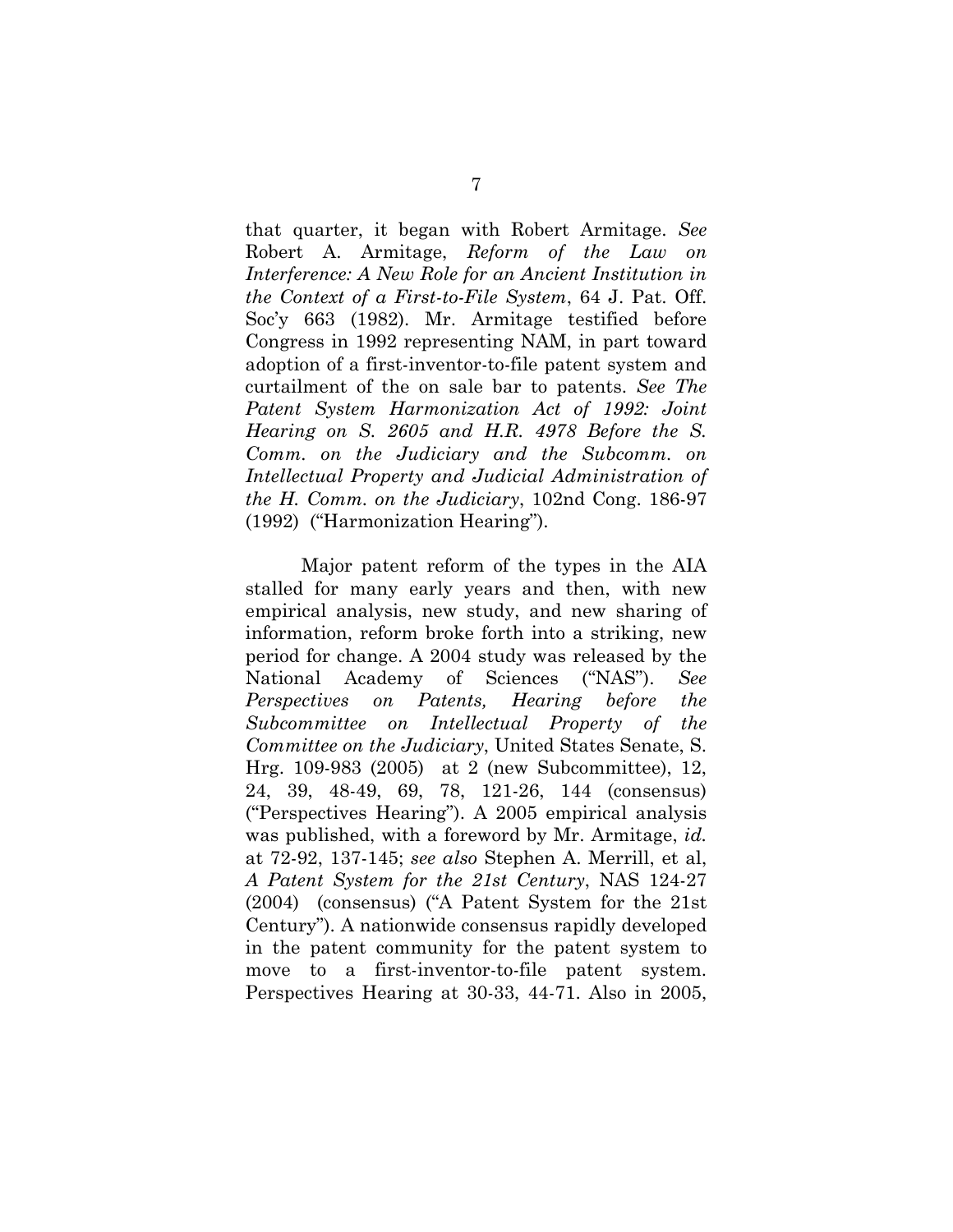the Senate created an Intellectual Property Subcommittee of the Senate Judiciary Committee. Mr. Armitage was there as a witness to explain the new consensus.

Congress through Subcommittee Chairman Senator Hatch specifically asked the USPTO, which was present at the first hearing of the new subcommittee, to work with Congress as it fashioned patent reform legislation. *Id* at 17. Robert Armitage from the 1982 article and the Harmonization and Perspectives Hearings was already a recognized "veteran" in Congressional patent matters*, id.* at 3, a representative of NAM and Lilly in testimony, *id.* at 30-32, 44-71, a past President of the AIPLA, *id.* at 118, and co-chair of an AIPLA Special Committee on Patent Legislative Strategies, *id.* This AIPLA Special Committee developed patent reform proposals which were approved by the AIPLA Board of Directors and were explained in town hall forums across the country jointly sponsored by the Federal Trade Commission, NAS, and AIPLA. *Id.* at 117-18.

AIPLA proposed to Congress, and Lilly through Mr. Armitage endorsed, both first-inventorto-file and "eliminating the so-called 'forfeiture' aspect of the current patent law that prevents inventors (and only the inventors) from patenting subject matter that they themselves have placed or caused to be placed into non-public commercial use or made the subject of non-public offers for sale." *Id.* at 51 n. 2. A Patent System for the 21st Century, at 124, had advocated harmonizing "rules of prior art" internationally.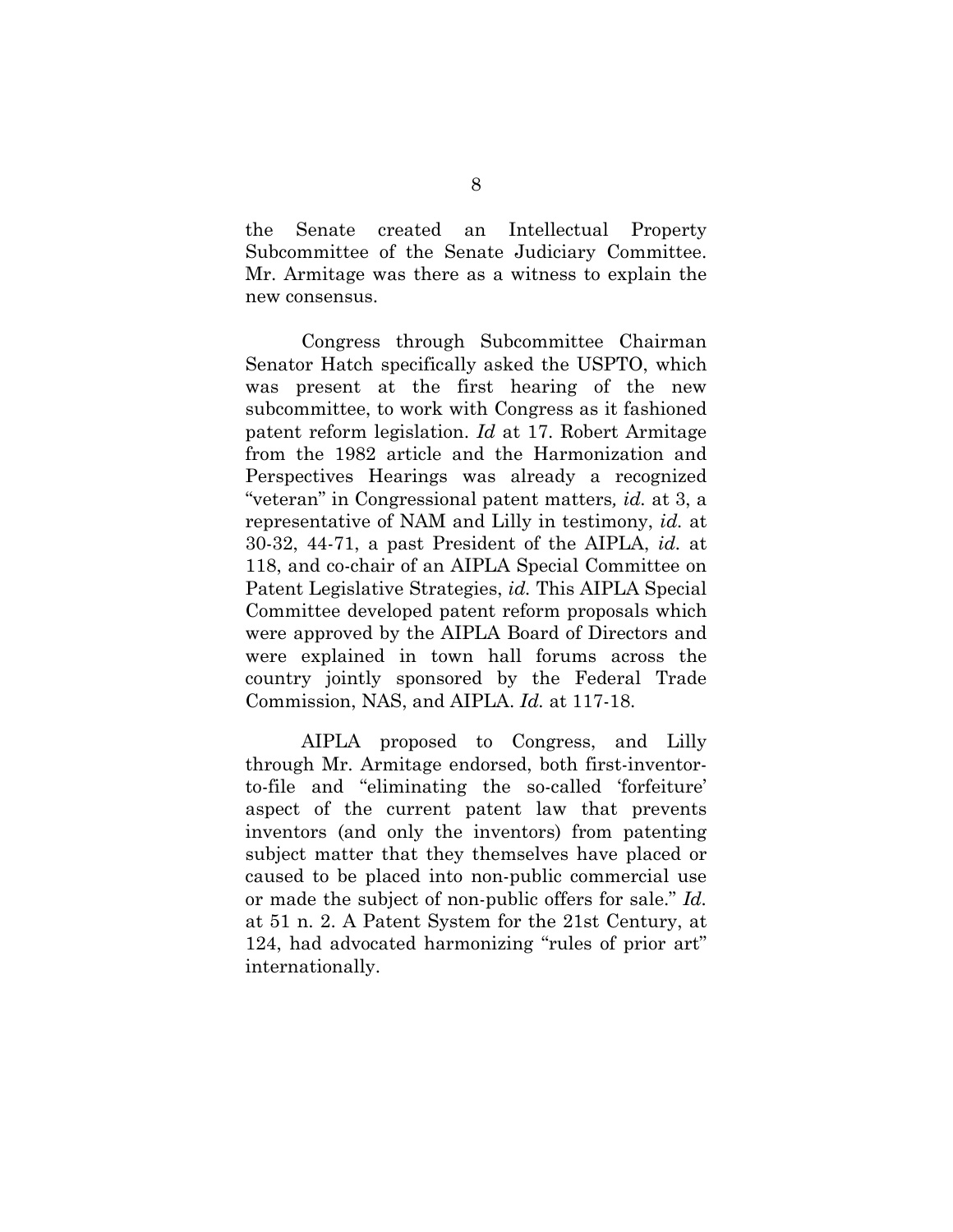Reform efforts continued over several years, in both the Senate and House. For instance, a Patent Reform Act of 2007, Senate bill 1145, introduced in a Senate Report 110-259, created a first-inventor-tofile system. This 2007 Report cited the "[n]umerous organizations, institutions, and companies" that were advocating for this system, and indicated an appearance of the USPTO in the proceedings. Senate Report 110-259 at 7 n. 24. The 2007 Report stated the Act "necessarily, modifie[d] the prior art sections of the patent law." *Id.* at 9. The 2007 Report stated as to §102 that "the phrase 'available to the public' is added to clarify the broad scope of relevant prior art, and to emphasize that it [i.e., anything to be considered to be prior art] must be publicly available." *Id.*; E. Manzo, *The America Invents Act: A Guide to Patent Litigation & Patent Procedure*, Thomson Reuters (Nov. 2013) at 17.

The Patent Reform Act of 2009 introduced in the Senate in a Report 111-18, continued the firstinventor-to-file system of the Patent Reform Act of 2007, and again cited the "[n]umerous organizations, institutions, and companies" that were advocating for this system. 2009 Senate Report 111-18 at 3, 32, 41. The 2009 Report again stated the Act "necessarily, modifie[d] the prior art sections of the patent law." *Id.* at 6. The 2009 Report again stated as to §102 that "the phrase 'available to the public' is added to clarify the broad scope of relevant prior art, as well as to emphasize that it [i.e., anything considered to be prior art] must be publicly available." *Id.*; *see also id.* at 32, 70; Manzo at 11.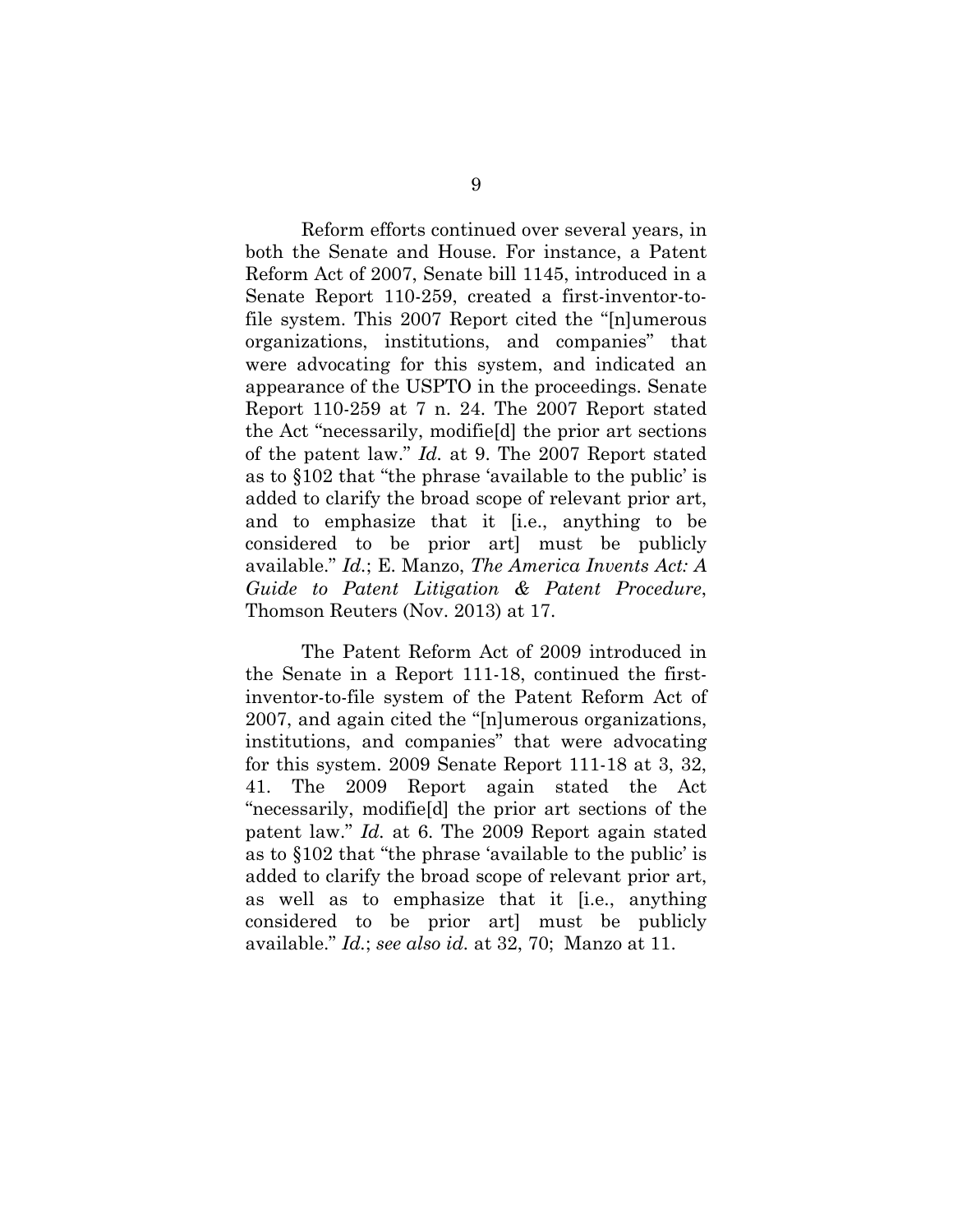The USPTO regularly participated in Congressional patent reform efforts, with its Director appearing and testifying multiple times. *See* 2009 Senate Report at 5 ns. 14-18.

The AIPLA compared the 2009 House and Senate bills and stated it "support[ed] amending section 102 to limit patent defeating prior art to information which is publicly accessible." AIPLA, *Summary and Comparison of H.R. 1260 and S. 515, the Patent Reform Acts of 2009*, at 1.4

Reform was not being limited to first-inventorto-file and redefining prior art. *Id.* Proposals ranged across matters of derivation proceedings, inventor's oaths, assignee filing, damages, willful infringement, prior user rights, reexamination, post-grant opposition, a Patent Trial and Appeals Board, a study and report on reexamination, publication of patent applications, third party submissions of prior art, venue for patent infringement cases, interlocutory appeals, USPTO fee setting authority and a variety of additional matters to a total of thirty-one distinct potential areas of reform. *Id.*

A 2011 Senate amendment made the act in the Senate at that time the "America Invents Act." *See* J. Matal, *A Guide to the Legislative History of the America Invents Act: Part I of II*, 21 Fed. Cir. B.J. 435, 445 (2012). A surprising and intense lastminute debate over first-inventor-to-file occurred. *Id.*

 <sup>4</sup> *See* http://www.aipla.org/Advocacy%20Shared%20Doc uments/PatentReformLegComparisonChart-050509.pdf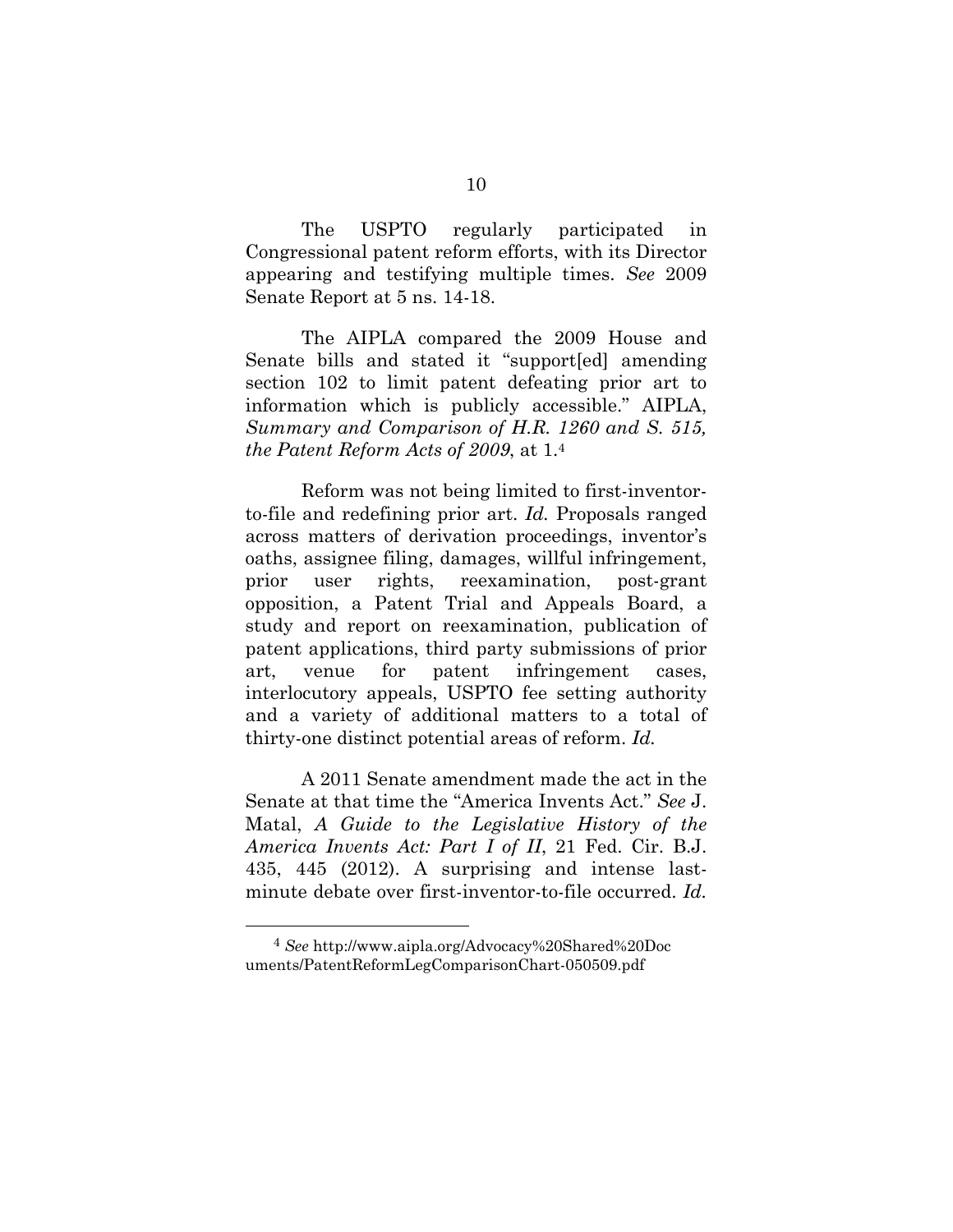at 453-461. The Senate bill passed. The House considered the America Invents Act as H.R. 1249 in 2011. *See America Invents Act, Hearing before the Subcomm. on Intellectual Property, Competition, and the Internet of the Comm. on the Judiciary House of Representatives*, 112th Cong. 65 (2011) ("AIA Hearing"); *see also* Matal, 21 Fed. Cir. B.J. 461-464. The AIA in this hearing had the proposed §102 of the Patent Reform Acts of 2007 and 2009 in the Senate, and the §102 the AIA now has. AIA, Hearing at 4. The USPTO called first-inventor-to-file essential. *Id.* at 44. A witness reiterated that the AIA was to have "changes that bring objectivity to the determination of what information can be used to assess the patentability of an invention – patents, printed publications, or other publicly known information." *Id.* at 71. The House Report itself was confirming, that "[t]he Act simplifies how prior art is determined, provides more certainty, and reduces the cost associated with filing and litigating patents." The House passed the AIA, and then the Senate passed it as well. Matal, 21 Fed. Cir. B.J. at 464-466.

Reviewing the AIA the day after it passed the House and Senate, and well before its Presidential signing, Senator Leahy advised all involved that  $$102(a)(1)$  "was drafted in part to do away with precedent under current law that private offers for sale or private uses or secret processes practiced in the United States that result in a product or service that is then made public may be deemed patentdefeating prior art." He stated that patent-defeating prior art must meet the "the public accessibility standard that is well-settled in current law, especially case law of the Federal Circuit." 157 Cong.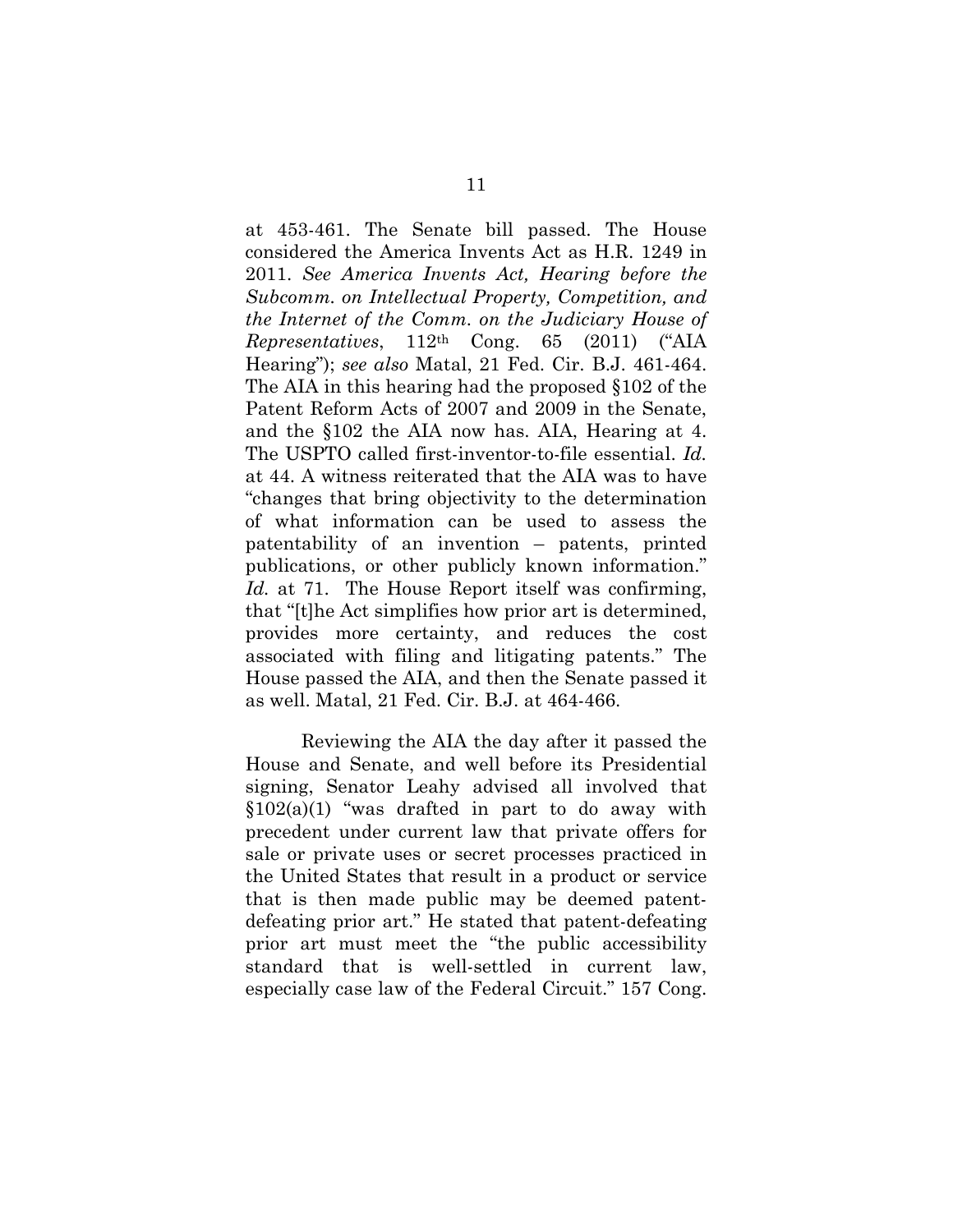Rec. S1496-S1497 (daily ed., March 9, 2011), (Statement of Sen. Leahy).

Also reviewing the changes of the AIA, Mr. Matal, Judiciary Committee Counsel to Senator Kyl, stated that "The new §102 … sweeps away a large body of patent law. All the 'loss of right to patent' provisions of pre-AIA §102 have been repealed. … The new subsection (a)(1): (1) incorporates pre-AIA §102(b)'s inclusion of the patent owner's own activities, including public commercialization of the invention … In light of the AIA's repeal of all 'loss of right to patent' provisions based on secret activities from §102, those words have been removed from the title of §102. …" Matal, 21 Fed. Cir. B.J. 450. He added as to  $$102$  (a)(1) that it "allows a patent to issue unless there has been a 'public disclosure of prior art.' This prior art can come in any form that makes the invention publicly accessible." *Id.* at 451.

Mr. Armitage, patent veteran, witness in multiple appearances, past advocate for major patent reform and what became the AIA, for NAM, AIPLA, and Lilly, was by the time being referenced also Chair of the ABA Section of Intellectual Property Law ("ABA-IPL"). He reviewed AIA's changes, stating that with the AIA, "Congress completed a statutory patent revolution." R. Armitage, *Understanding the America Invents Act and its Implications for Patenting*, 40 AIPLA J. 1, 8 (2012) . He stated that inventions were patentable if the claimed invention was sufficiently different from "the prior art, which consists of—1) disclosures made available to the public (*i.e.*, subject matter publicly accessible)." *Id.* at 22 (item 2 not relevant)). He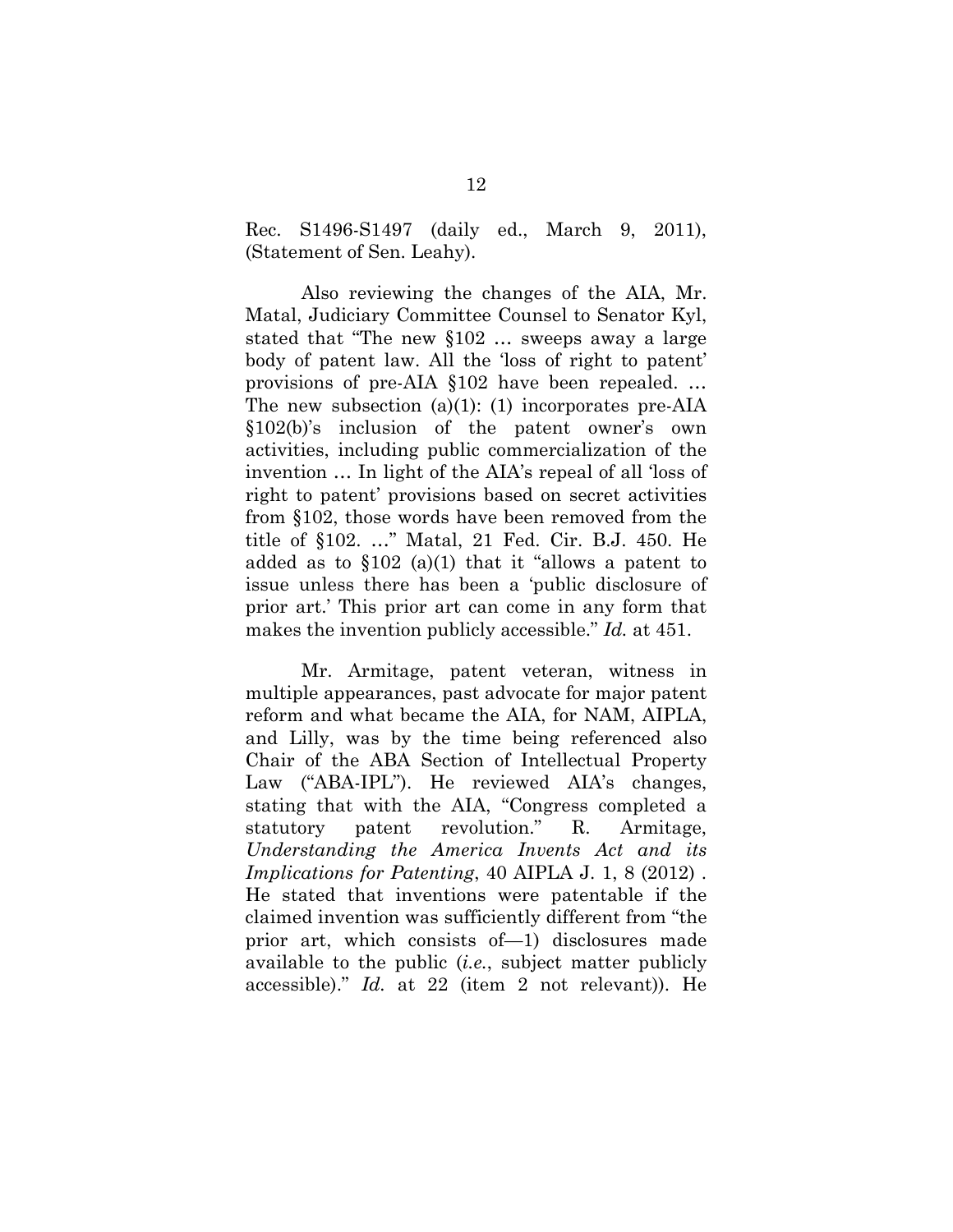continued, that understanding that prior art had to be publicly accessible was critical to understanding what the AIA created in a new patent system:

> Thus, by far, the provisions of the AIA that are of the utmost importance to realizing the benefits contemplated by the reforms are premised on the successful implementation of the new statutory definition for 'prior art.' Either this new definition will successfully translate into prior public disclosures, … or it would be difficult to make sense of what Congress has done in the aggregate for patent law …

*Id.* at 23.

As if that were not definitive enough on the subject, he continued that "a 'disclosure' is now the sole route by which subject matter qualifies as prior art." *Id.* at 29. He persuasively critiqued past "on sale" law as having a "bizarre defect" in forcing forfeiture of patent rights over inventor activities that were in secret. *Id*. at 42-43. He thoroughly explained that in the AIA, Congress "erase[d] each of the ancient 'loss of right to patent' provisions from pre-AIA §102." *Id.* at 45, also 50-51, 52. This was a "process of conscious subtraction," he said. *Id.* at 46. Indeed, he observed:

> [the] terms "in public use or on sale" have been further modified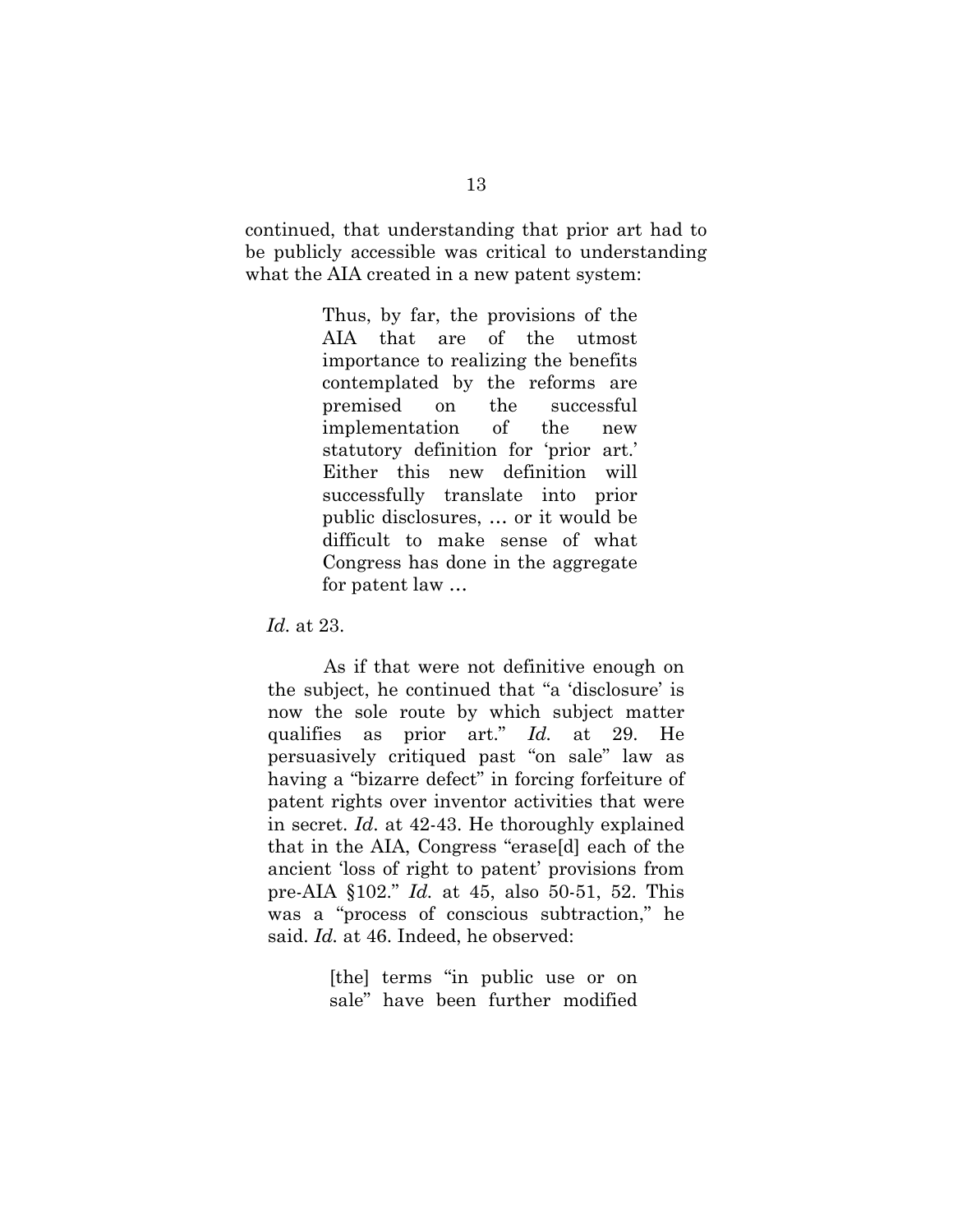and qualified by a new phrase that reads in its entirety: "in public use, on sale, or otherwise available to the public." Congress employed this mechanism to impose an overarching requirement for availability to the public in order for a prior disclosure to constitute prior art. … can the new language somehow read to allow secret uses or secret offers for sale or other secret or private acts, unavailable to the public, to impact patentability …? There is abundant ground for confidence that the clarity of the new language will not be negated by the courts … The overarching requirement for a disclosure to be "available to the public" has been placed into new  $$102(a)(1)$  in a manner making it virtually impossible to read it other than as an express repudiation of the Metallizing Engineering doctrine.5

*Id.* at 53-4.

 Mr. Armitage drove his point home that secret on sale activity is not prior art under the AIA with repeated, effective blows that defy contradiction. In

 <sup>5</sup> *Metallizing Engineering Co. v. Kenyon Bearing & Auto Parts Co*., 153 F.2d 516 (2d Cir. 1946)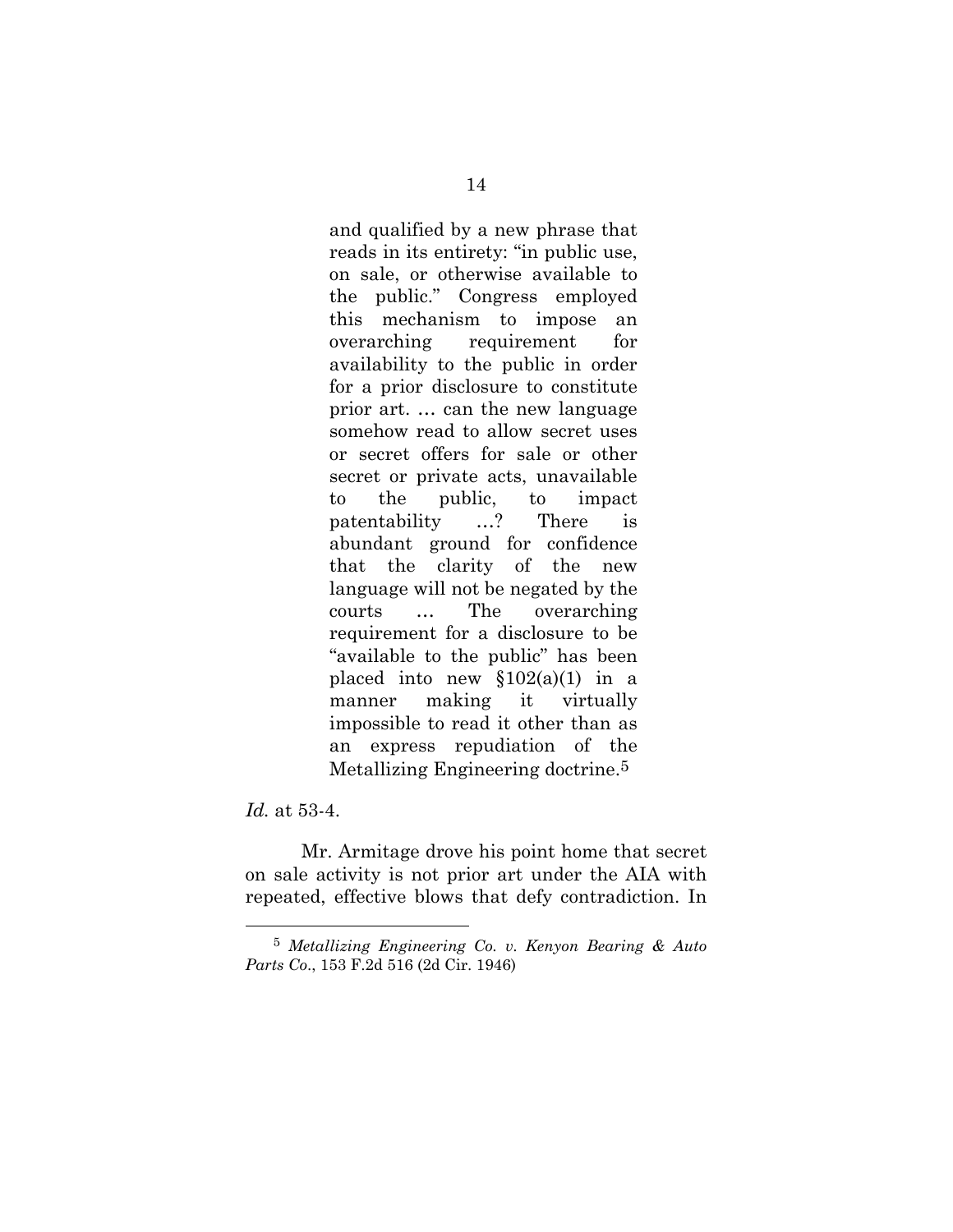addition to the above, *see*, *e.g.*, *id.* at 54-60 and especially n. 206 regarding sale activities and forfeiture.

Proved in the briefs of others, the USPTO adopted the positions of Congress, its members, and the advocating organizations and their representatives, most notably the spokesman and historian, Mr. Armitage. *See* references above; *see also ABA-IPL letter to David Kappos, Under Secretary of Commerce for Intellectual Property and Director of the USPTO*, November 17, 2011, at 2 on §102(a)(1).6 Moreover, Mr. Armitage reported back to Congress about the USPTO implementation of the AIA. *See Statement of Robert A. Armitage, Senior Vice President and General Counsel, Eli Lilly & Company, Indianapolis, Indiana, before the United States House of Representatives Committee on the Judiciary on "Implementation of the Leahy-Smith America Invents Act,"* May 16, 2012. Mr. Armitage testified, again repeatedly, with reinforcement in the Matal and Leahy analyses referenced above, and in his own analyses, that the AIA ended forfeiture provisions in pre-AIA law, required public disclosure of the subject matter of patent claims for inventor actions before patent applications to cause prior art, and did so by "consensus position of the U.S. patent user community." *Id.* at 4-14 (consensus on 6). He urged that Congress "speak … until no doubt exists as to the words it placed in the statute and the import and intent of those words." *Id.* at 14. He

 <sup>6</sup> *See* https://www.uspto.gov/sites/default/files/patents/law/ comments/x\_aia-a\_aba\_20111117.pdf.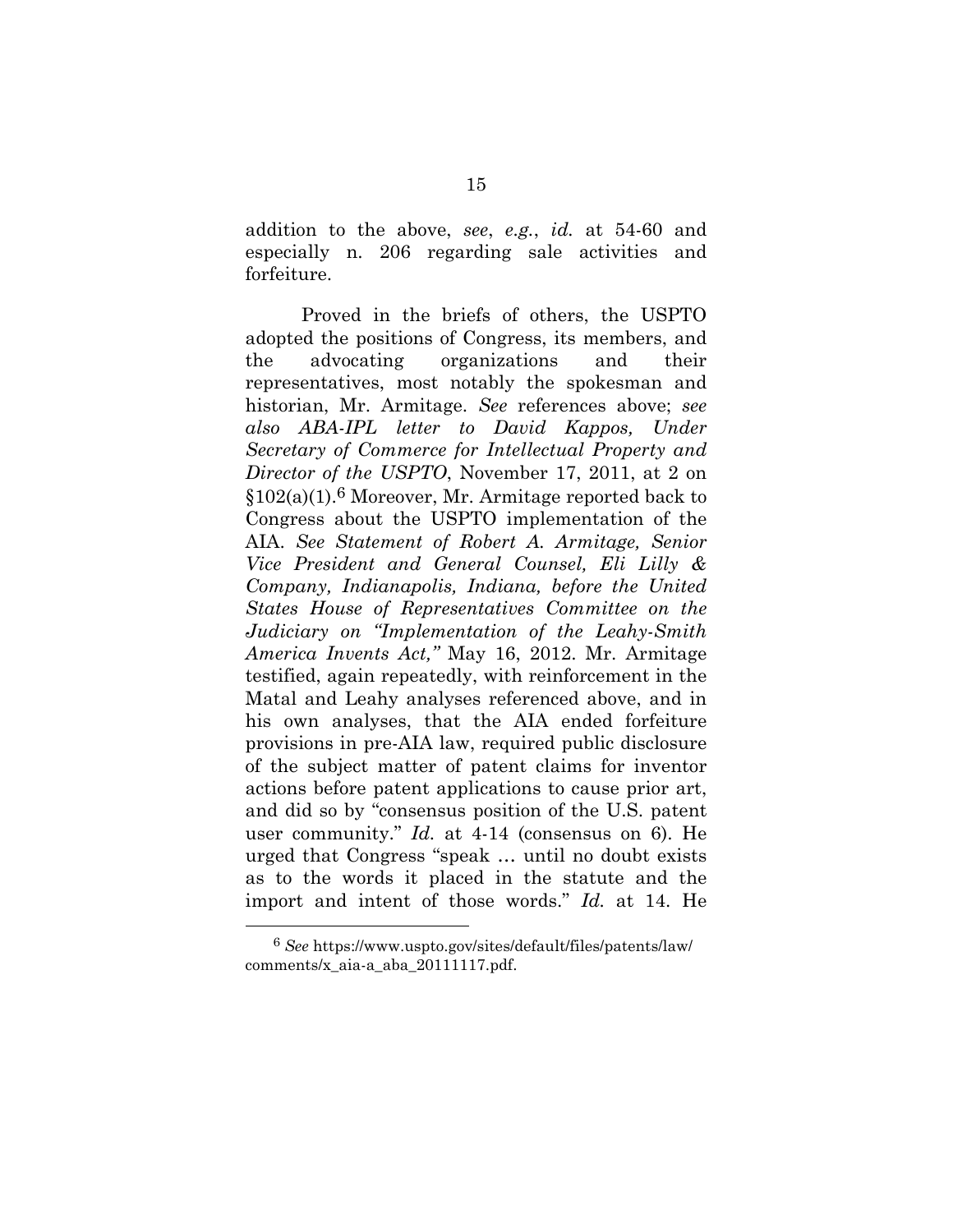advocated that Congress have the USPTO adopt the positions of Congress—and the USPTO did.

Indeed, first the USPTO requested comments. In response, an association of 59 preeminent research universities, a council representing the presidents of 1,800 accredited universities, and four other associations representing similarly large and prestigious academic groups, stated that they had collaborated throughout the enactment of the AIA, knew there was an extensive body of pre-AIA case law, and yet that "non-public offers for sale should not be considered prior art precisely because they are not public." *Letter, Association of American Universities et al. to attn.: Mary C. Till, Sr. Leg. Advisor, Office of Pat. Leg. Admin., Office of Dep. Comm. For Pat. Ex. Policy*, October 5, 2012 ("AAU letter").7

Then, in educating the public to the AIA, the USPTO went out in "Road Shows," and informed everyone paying attention that the "AIA does not include the pre-AIA use of secret sales as prior art."8 The patent user community has as a result, since these events, acted in reliance on the AIA eliminating secret sales as prior art.

 <sup>7</sup> *See* https://www.uspto.gov/patent/laws-and-regulationsco mments-public/comments-examination-guidelines-implementin g-first

<sup>8</sup> *See* https://www.uspto.gov/sites/default/files/aia\_implemen tation/fitf\_live\_overview\_training\_slides-march2013.pdf at 13 slide 25.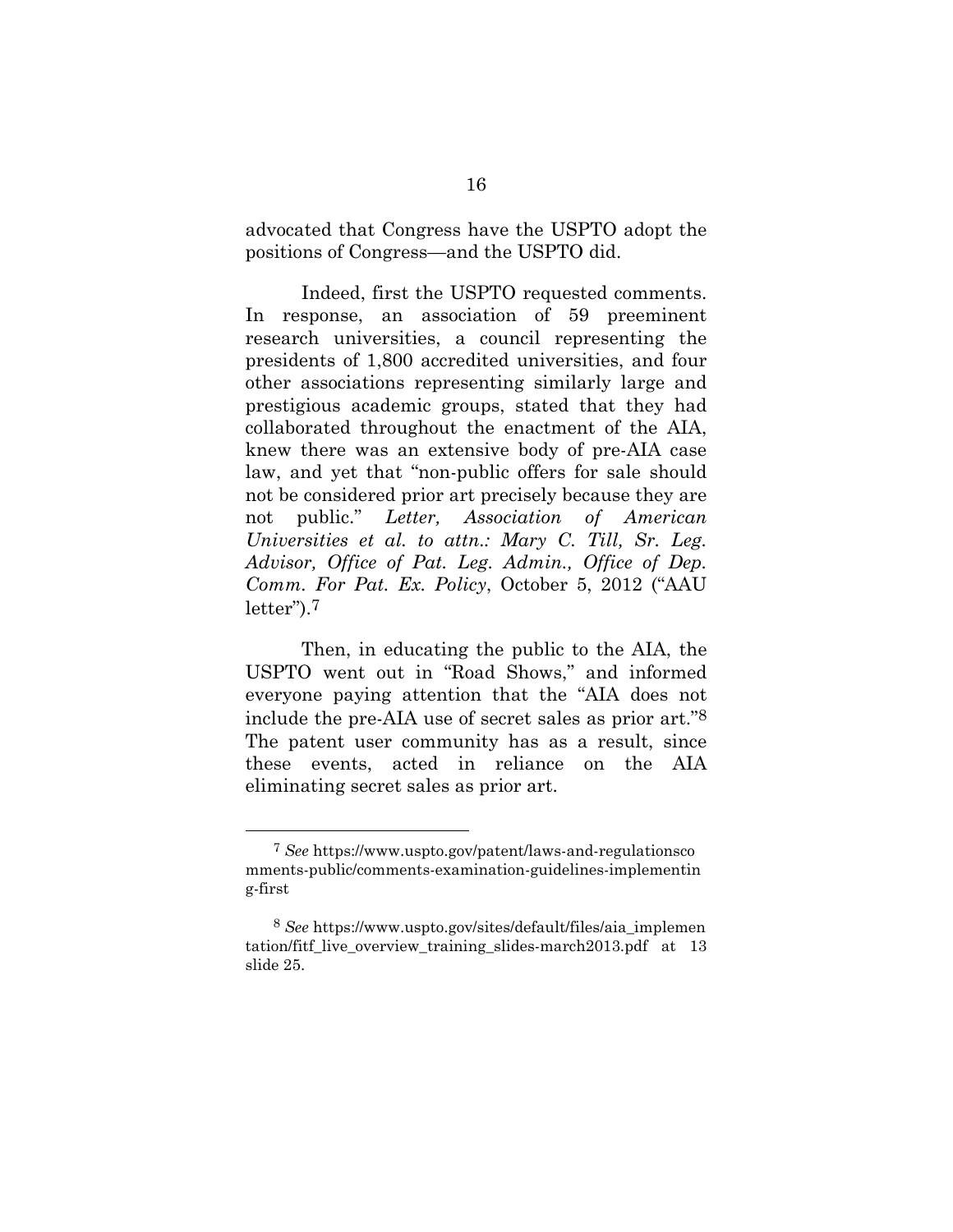Meanwhile, for patents not subject to the AIA, most pre-AIA law continued in effect.

#### **ARGUMENT**

## I. **AIA §102(a)(1) has a specific structure and content: two "or's," an "otherwise," and a '"claimed' invention" as its subject.**

The starting point for this Court's efforts in this case is the text of AIA  $$102(a)(1)$ . The text has a specific structure and content. It—unusually—has two "or's." It has an "otherwise." It has the adjective "claimed" before the word "invention" in its subject. Italicized at the referenced words, this is its structure and content:

[A person shall be entitled to a patent unless -]

(1) the *claimed* invention was patented, described in a printed publication, *or* in public use, on sale, *or otherwise* available to the public before the effective filing date of the claimed invention[.]

## II. **The specific structure and content of AIA §102(a)(1),** *i.e.***, its two "or's," "otherwise," and '"claimed' invention," give it a specific meaning.**

The cited two "or's," "otherwise," and "claimed" invention" give AIA  $$102(a)(1)$  a specific meaning. The two "or's" start the point. The first "or" links the terms "patented" and "described in a printed publication" with each other and with the terms "in public use," "on sale," and "available to the public." The first "or" links to give AIA  $\S 102(a)(1)$  a first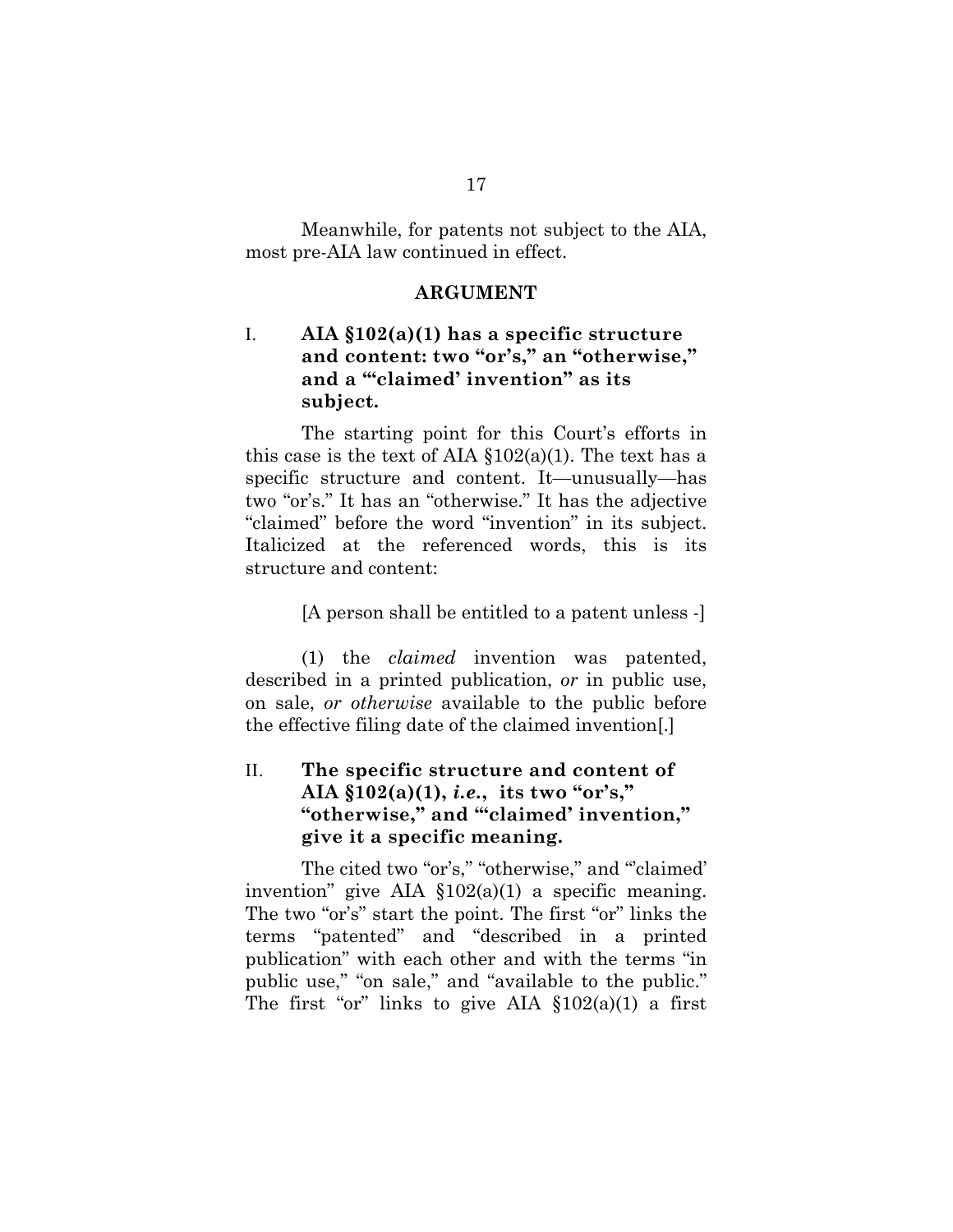alternative term "patented," a second alternative term "described in a printed publication," and a third alternative, a group of terms "in public use," "on sale," and "available to the public." The first term, second term, and group are themselves a group. The "group" "in public use," etc., is a subgroup.

The second "or" links the three alternative terms in the subgroup: "in public use," "on sale," and "available to the public."

With the effect of the two "or's" seen, the effect of the "otherwise" can be seen. The terms "in public use," "on sale," and "available to the public" are alternatives in a subgroup separated from the preceding two terms that are in parallel to the subgroup, *i.e.,* the terms "patented," and "described in a printed publication." The "otherwise," in the subgroup, not in position superior to being in the subgroup—not placed after the first "or"—further joins the terms "in public use," "on sale," and "available to the public," and does not affect the terms "patented" and "described in a printed publication." The "otherwise" has an effect on the terms of the group "in public use," "on sale," and "available to the public," that according to precedent, arises from two primary possible meanings for "otherwise:" "to the contrary," or "in a different way or manner." *See*, *e.g*., *Marx v. General Revenue Corp*., 568 U.S. 371 (2013)(compare the majority use of "to the contrary" with the minority use of "in a different way or manner").

The word "otherwise" in  $$102(a)(1)$  is to be understood to mean "in a different way or manner"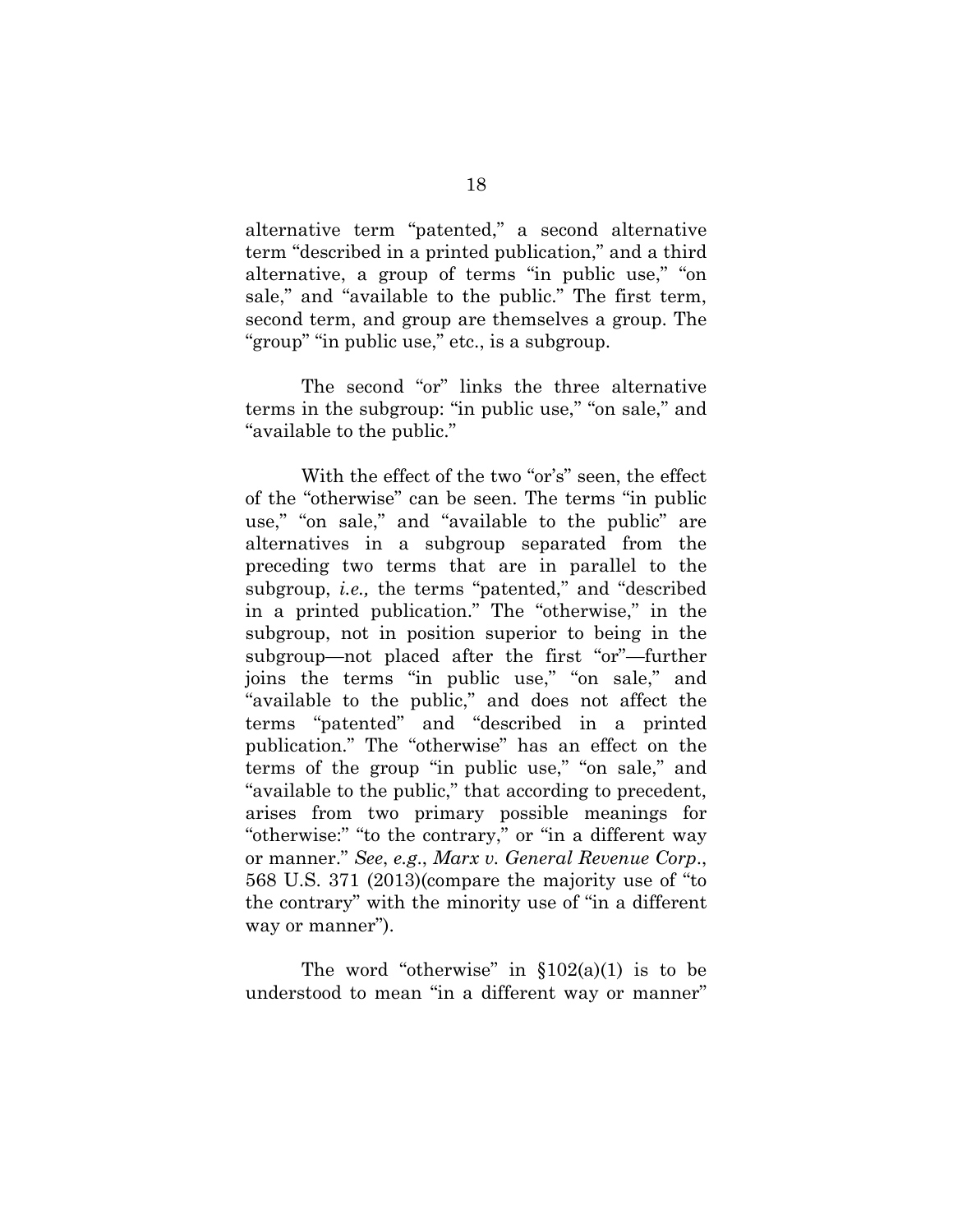for one central reason. The terms "in public use" and "on sale," to their primary purpose, are terms consistent with pre-AIA case law—unless modified in  $§102(a)(1)$ , which they are, as will be seen—*i.e.*, they are terms that could reflect events that made inventions "available to the public." "Public use," pre-AIA, could in some cases be private, but for the most part public uses were public. "On sale" could be the same. Thus, reading "otherwise" to mean "to the contrary" makes no sense. Reading it so would take the position that in no past cases have the terms "in public use" and "on sale" related to events that made inventions "available to the public." But in many and most past cases they had so related.

Since the word "otherwise" cannot sensibly mean "to the contrary," the word "otherwise" means "in a different way or manner." With "otherwise" interpreted, the subgroup of terms in  $$102(a)(1)$ reads "in public use, on sale, or in a different way or manner available to the public." The modification "otherwise" makes "in public use," "on sale," and "available to the public" three alternatives in their subgroup *of a kind* with each other and with only a different way or manner to them: it makes them alternatives of a kind in that in some way or manner they are events that make an invention "available to the public."

The adjective "claimed" in the subject "claimed invention" completes the specific structure and content of  $$102(a)(1)$  for this case's needs. It is a "claimed" invention and not some other invention that is the subject. For example, a claimed process, and not a product of the process, is the subject of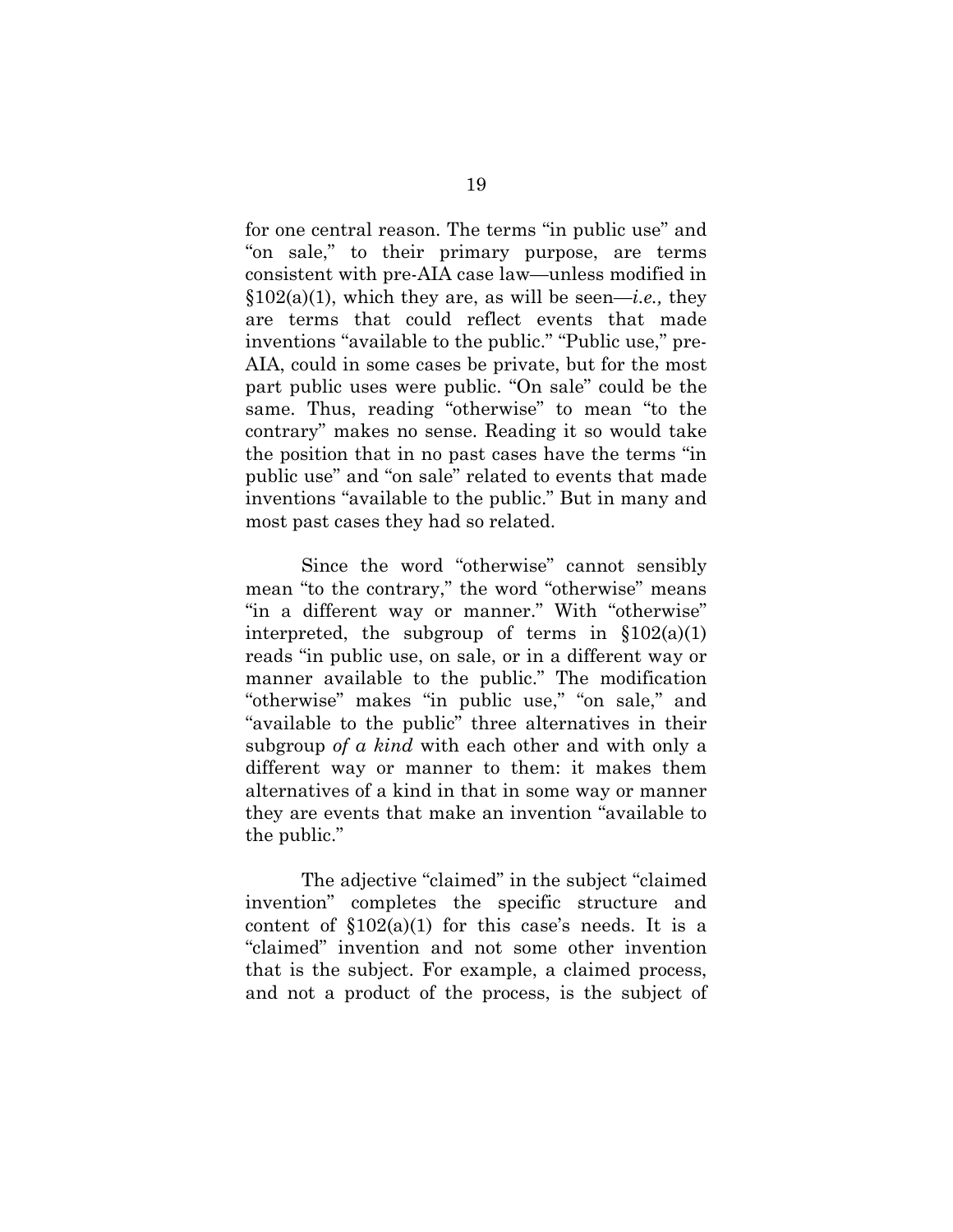$$102(a)(1)$ . Since the patent to be issued on the "claimed invention" does not exist at the time that is the subject of  $$102(a)(1)$ , neither does the claim to the invention; attention is required to a future patent's claims, not some loose thought of what was "the invention" in any aspect, claimed or unclaimed. For example, attention is required to a claimed process, not the product of the process, which might but for the term "'claimed' invention" have been considered an aspect of the subject invention. Attention is required to the claimed invention, not an accompanying or "companion" invention, especially not one unclaimed.

The specific subject of AIA  $\S 102(a)(1)$ , as can be seen after this analysis, is whether a claimed invention—not any invention, not a companion invention, a product of invention, or an aspect of invention—has been the subject of a patent, a printed publication, or in the alternative to patents and publications, the subject of any way or manner of the making of public availability, such as a public use that makes the claimed invention available to the public, an on sale that makes the claimed invention available to the public, or any other way or manner that makes the claimed invention available to the public. To interpret  $\S 102(a)(1)$  differently would require that its specific structure and content be ignored.

## III. **The legislative history thoroughly and consistently affirms the structure, content, and meaning of AIA §102(a)(1).**

There can be no doubt that "[n]umerous organizations, institutions, and companies …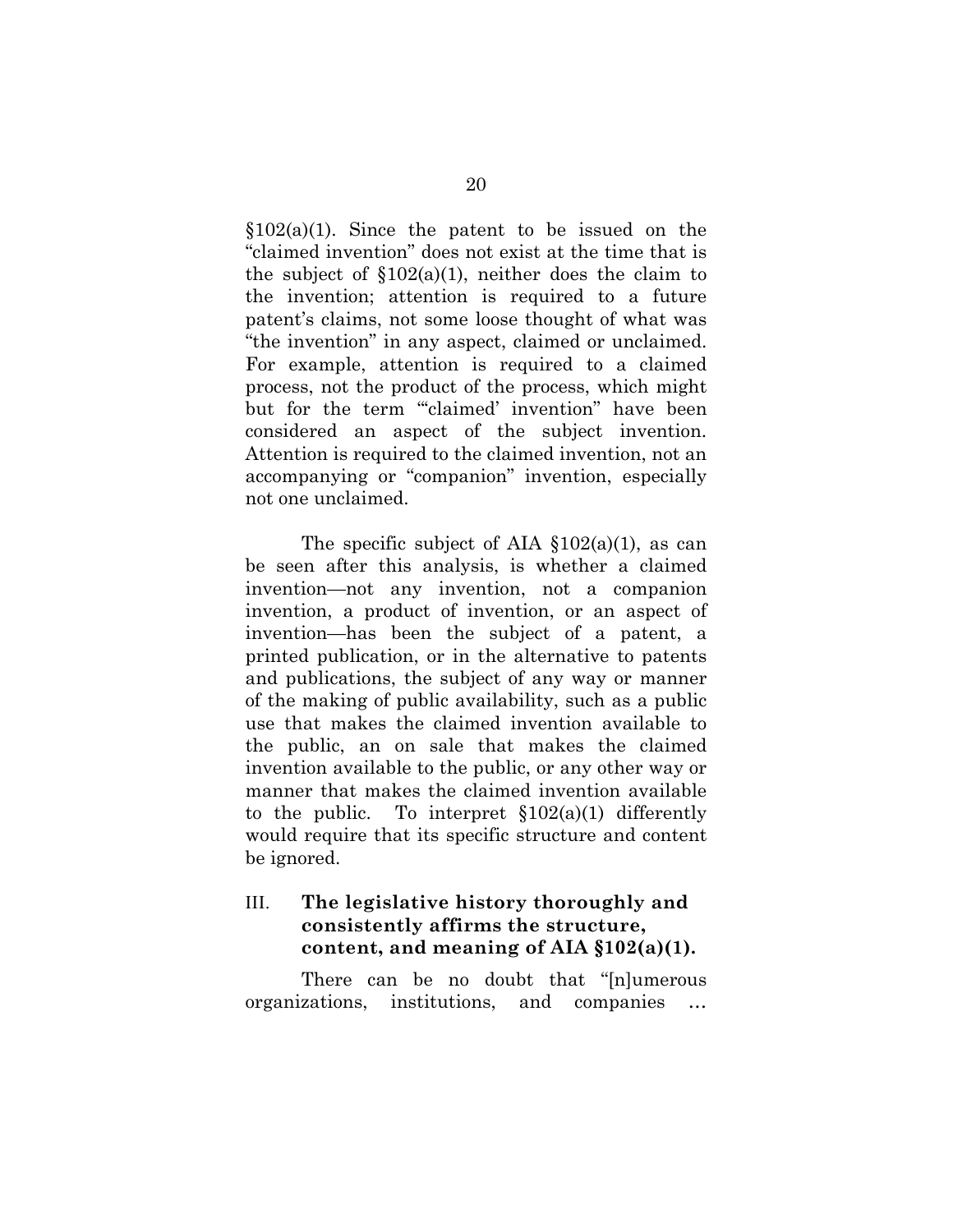advocated [that] the U.S. adopt a first to file [patent] system." *See infra* Statement of Facts. The AIA exists because all these organizations, institutions and companies ("organizations") caused the AIA to come into existence. NAS issued a compelling report, the organizations developed consensus, and all involved acted on the consensus. The organizations' altruistic and dedicated advocacy for patent reform and a first-inventor-to-file system began as early as the 1980s, and those involved, specifically including and not limited to Mr. Armitage, representative of NAM, AIPLA, ABA-IPL, and Lilly, and representative of the consensus of the whole patent user community, advocated from the beginning expressly for a patent system for this 21st century, not one of the immediately past century, including the curtailment and elimination of "secret prior art" from being prior art in their proposed first-inventorto-file system. As in the Statement of Facts, Congress passed the AIA in direct response to these organizations' multi-year and multi-decade efforts on behalf of the country, one that competes in a world of global technological innovation of tens of countries, including, prominently, China, Japan, Korea, other Asian countries, many European countries, and American countries, not one of U.S. innovation competing with British or perhaps British and German innovation alone.

As early as 2007, the 2007 Report 110-259, submitted by Senator Leahy, made an "alpha" statement that anything to be considered prior art "must be publicly available." 2007 Rep. at 9; Manzo at 17.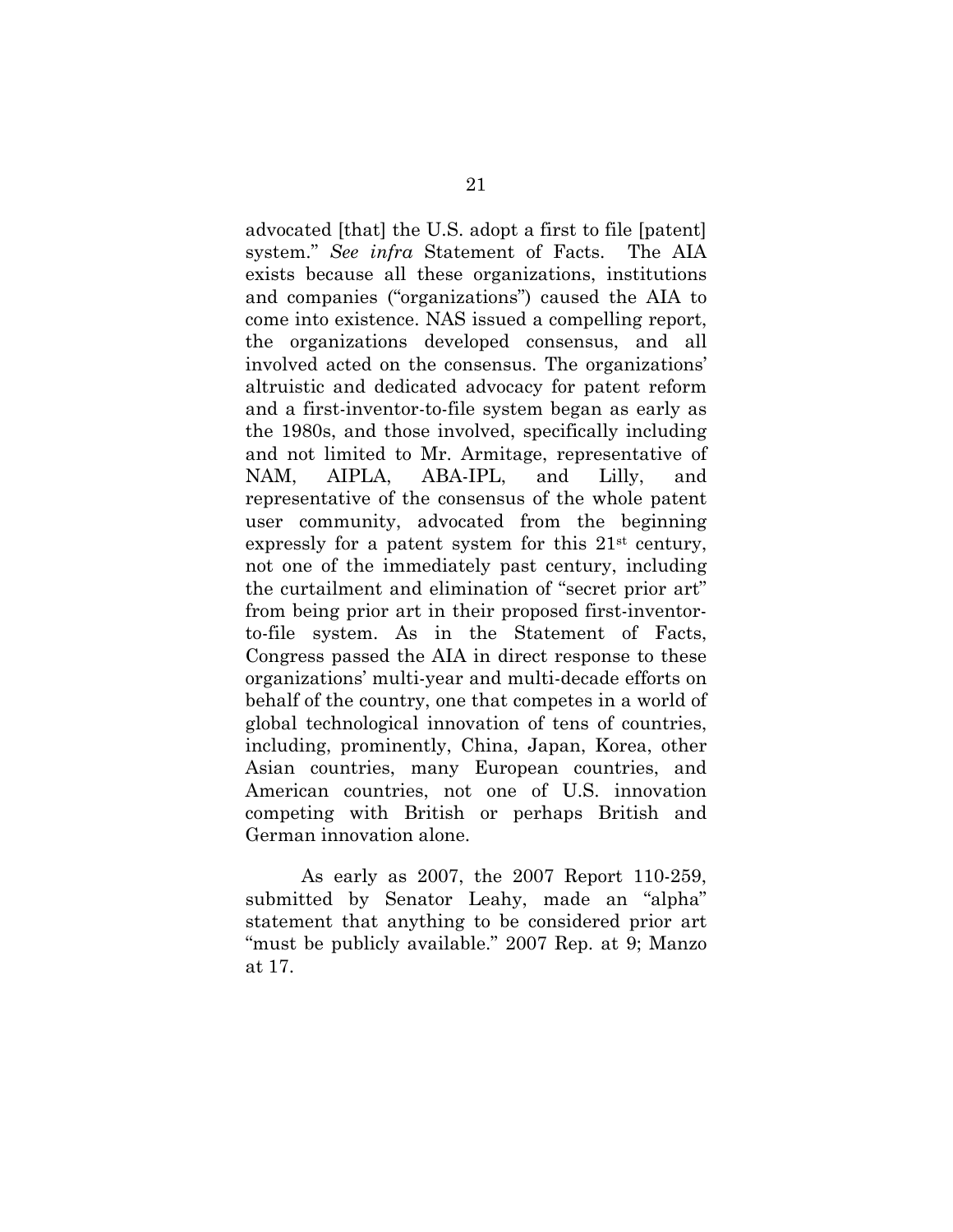As early as 2009, in the 2009 Report, also submitted by Senator Leahy, at 6, the alpha statement was repeated.

In 2011, Senator Leahy added an "omega" statement to the alpha 2007 and 2009 Senate Report statements—well before the signing by the President, and thus within the limits of the legislative history, a history that could end only as of Presidential signature—that §102(a)(1) "was drafted in part to do away with precedent under current law that private offers for sale or private uses or secret processes practiced in the United States that result in a product or service that is then made public may be deemed patent-defeating prior art." 157 Cong. Rec. S1496-S1497. (daily ed., March 9, 2011), (Statement of Sen. Leahy).

As reflected in the Statement of Facts, the legislative record and public history between and after the alpha and omega statements are replete with utterly consistent statements of the many participants in the legislative process that secret sale prior art is eliminated by the AIA. While in 2011 there was surprise contentiousness over the firstinventor-to-file system, never was there anything undercutting or curtailment of the scope of the on sale bar (along with its companion expansion to worldwide coverage) that was present in the Patent Reform Acts of 2007 and 2009 and their Reports.

The USPTO participated in Congressional efforts to fashion and pass the AIA and Patent Reform Acts of 2007 and 2009, at the request of Congress in 2005, and was perfectly aware of matters such as the alpha, omega, and all the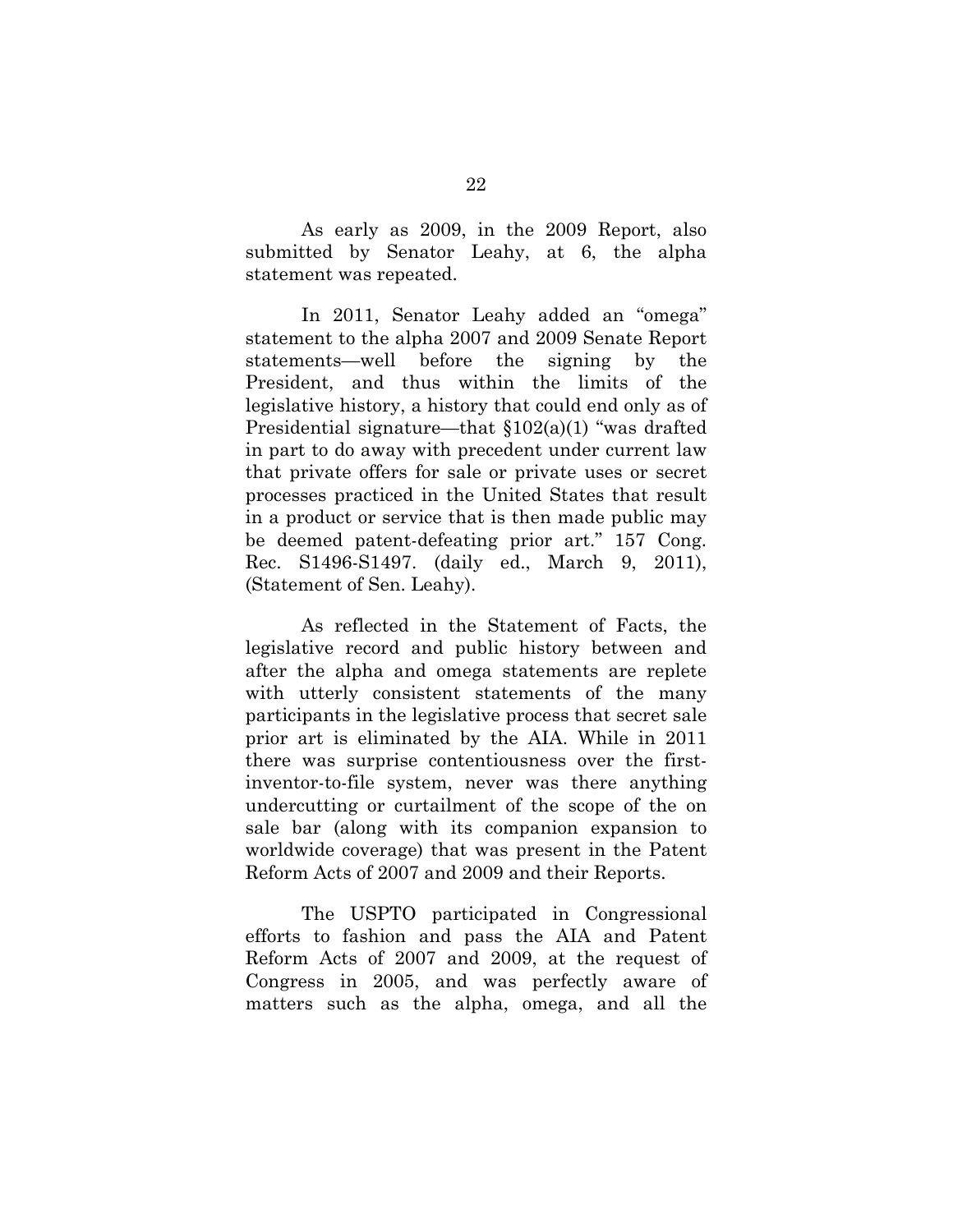confirmatory explanations of the potential laws' contents as to the necessity of public accessibility of claimed inventions for them to be prior art. So when, just after the passage of AIA, the USPTO informed the numerous organizations that the "AIA does not include the pre-AIA use of secret sales as prior art," the USPTO no doubt knew what it knew, correctly stated what it knew, and the organizations no doubt believed the USPTO, because they knew that truth too.9

A principal representative for the organizations in patent reform, and unquestionably the single prime reporter of the patent reform that resulted in the AIA across all the years of efforts to pass it, Robert Armitage of NAM, AIPLA, ABA-IPL, and Lilly, also assured the organizations *and assured Congress itself* further that "secret sales" were "not … prior art" in authoritative explanations. *E.g.*, R. Armitage, 40 AIPLA Q. J. 1 (2012) ; *Statement of Robert A. Armitage*, May 16, 2012 at 2 ("Congress took bold steps … The 'loss of right to patent' provisions were all repealed.").

IV. **The "Federico of the AIA" thoroughly and consistently affirmed the structure, content, meaning, and legislative history of AIA §102(a)(1).** 

 <sup>9</sup> *See* https://www.uspto.gov/sites/default/files/aia\_implemen tation/fitf\_live\_overview\_training\_slides-march2013.pdf at 13 slide 25.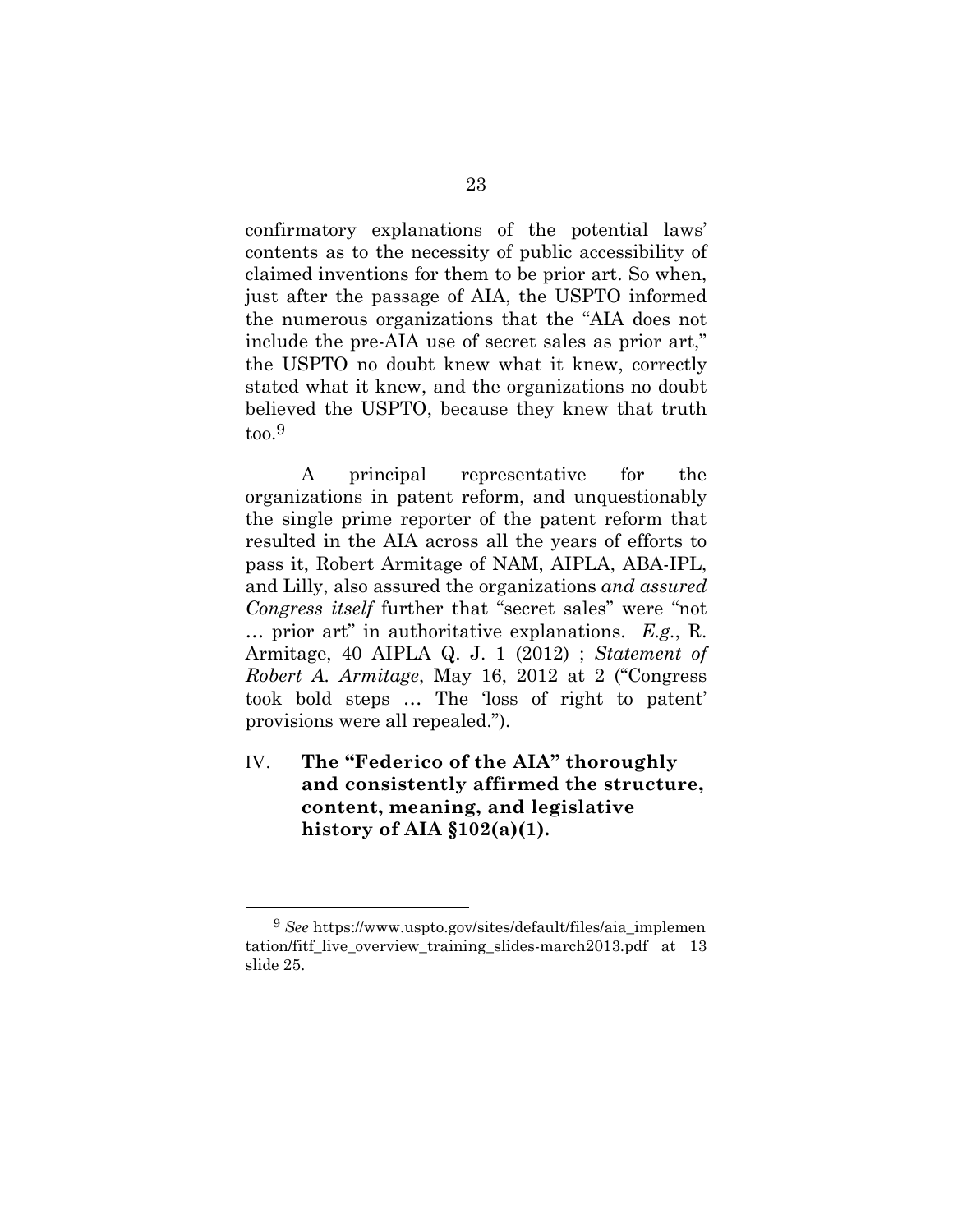In interpreting the *pre*-AIA patent law, *i.e.*, the 1952 Patent Act, the courts and patent user community of the late 20th century frequently could consult no better a resource on the meaning of the law than the writings and expressed thoughts of P.J. Federico, the USPTO historian and a principal draftsman of the 1952 Act.10 For example, this Court quoted Mr. Federico's testimony before Congress in interpreting the law. *Diamond v. Chakrabarty*, 447 U.S. 303, 309 n. 6 (1980)*.* 

This Court in this case on the interpretation of the AIA could do no better for the meaning of the AIA than turn to the writings of Mr. Armitage, fairly to be called the "Federico of the AIA." Indeed, if anything, Mr. Armitage is many things more than what Mr. Federico was, in being a readily identifiable single human representative of many AIA-critical organizations and the prime reporter over all the years of the change to a United States patent system for this 21st Century, the AIA.

Mr. Armitage began listening, speaking, and testifying to Congress about a first-inventor-to-file system, that the AIA now effects, decades earlier than the passage of the AIA. He listened to and spoke for NAM, AIPLA, ABA-IPL, Lilly—and indeed Congress itself—in explaining the need, benefits, and particulars of the new law. He was one of only 4 people acknowledged and thanked for being "key members of the 21st Century Coalition for Patent

 <sup>10</sup> *See* https://en.wikipedia.org/wiki/Pasquale\_Joseph\_Feder ico.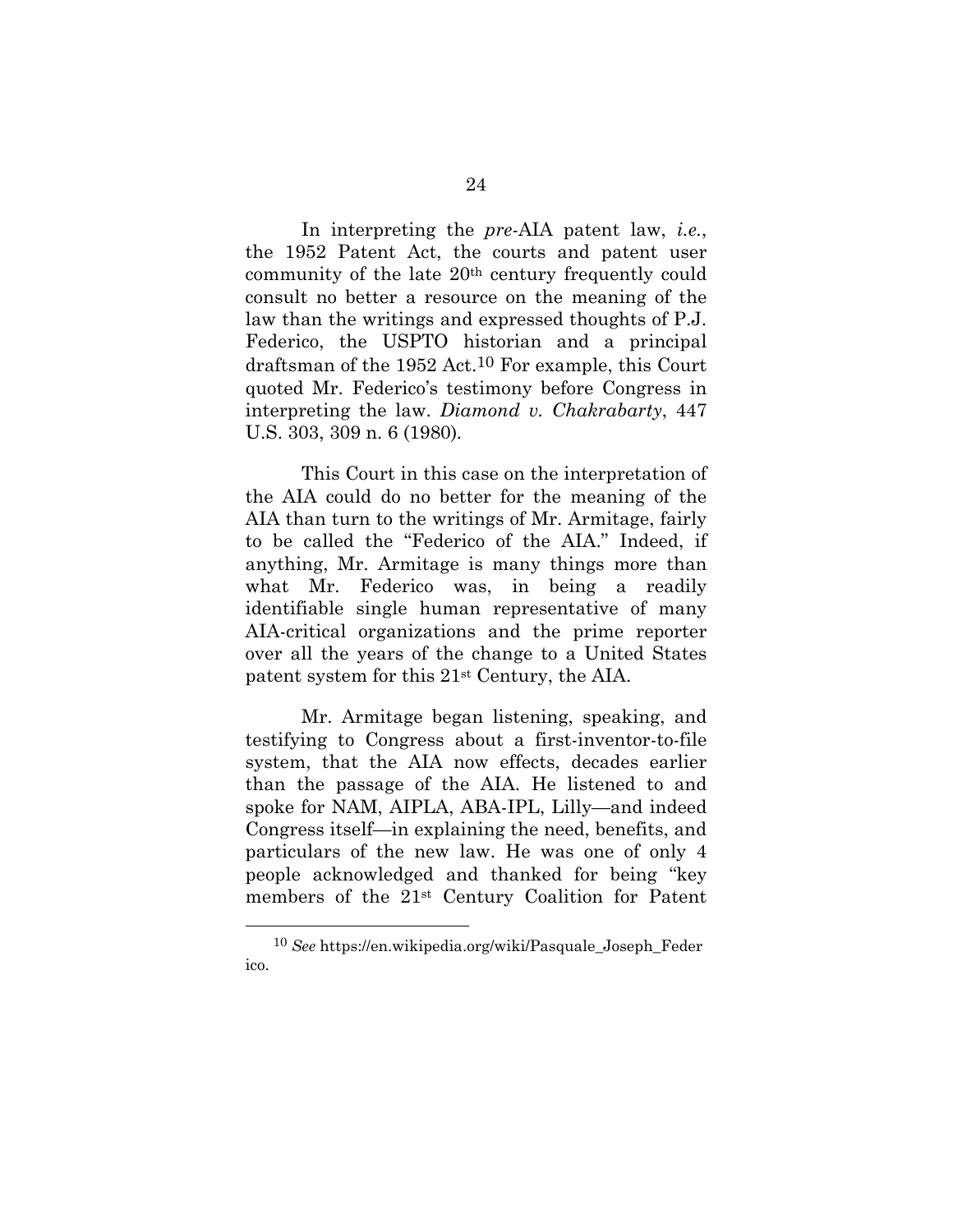Reform, who have devoted countless hours" to the AIA, who "stuck with it through thick and thin," "formed a 'kitchen cabinet' … indispensable to the … drafting of this bill," and had "a key role in the creation of the America Invents Act." Congressional Record March 8, 2011 S1394. Some in the patent user community consider him at least "one of the principal architects of the AIA," N. Pierce, *Inventorship, Double Patenting, and the America Invents Act*, 30:2 Berk. Tech. J. 1613, 1626 (2015). But most like Federico the historian, he was the prime reporter on the passage of the AIA from early days through and beyond its passage.

Mr. Armitage was awarded entry into the IP Hall of Fame for his stature in patent law and being what he was as to the AIA, "a tireless campaigner for US patent reform."11 The Chair of the ABA IPL Section who followed Mr. Armitage as Chair awarded him the first page of the bill that became the AIA, framed, in additional recognition of his efforts. As in the Statement of Facts, Mr. Armitage wrote profusely, directly, consistently, and informed by full knowledge of Congressional statutory words and intentions, that the AIA was not to have decisions made about it such as that made by the Federal Circuit panel, in response to the advocacy of academics or otherwise.12 His views are corroborated

 <sup>11</sup> IP Hall of Fame, Inductees, https://www.iphalloffame.co m/home/inductees/ (last visited Aug. 27, 2018).

<sup>&</sup>lt;sup>12</sup> None of the other three people who were key members and had a key role in the creation of the AIA have written as he has.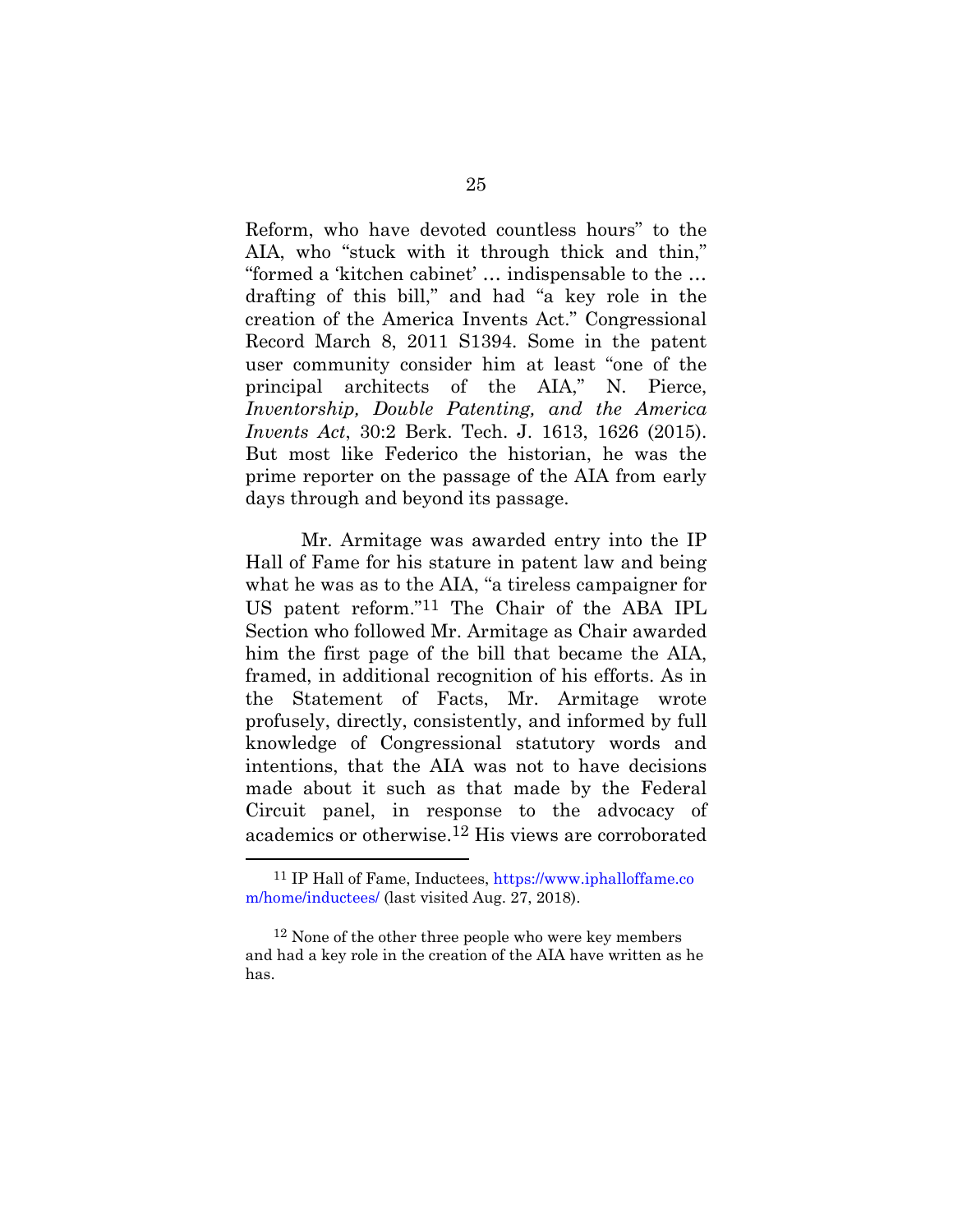by authoritative others. And the academics who will be addressed next were not there; they did not dwell in the decades and with the organizations and the Congresses of the law's creation over the many, many years.13 Mr. Armitage did.

### V. **Debate over AIA §102(a)(1) is a regressive, after-the-fact, academic manufacture**

What has happened to the AIA to cause the Federal Circuit panel's *Helsinn* decision is not a dispute over the content of AIA  $$102(a)(1)$ , the stated events of the legislative history, especially not a consensus resulting from a NAS empirical study, or the status or pronouncements of all involved including Mr. Armitage. It is instead a regressive, after-the-fact*,* small-group-academic manufacture of a dispute over the meaning of AIA  $$102(a)(1)$ , *compare*, *e.g.,* Brief of Amici Curiae 42 Intellectual Property Professors, *Helsinn Healthcare S.A. v. Teva Pharms. USA, Inc.*, 855 F.3d 1356 (Fed. Cir. 2017) ("Individual Academics Brief") with the AAU letter from thousands of prestigious academic institutions.14 The ponderings and wanderings of

 <sup>13</sup> Prof. Lemley testified once limited to bad patents, injunctions, damages, and venue. Mr. Armitage rightly humbly credits the NAS 2004 report that provided patent consensus as the motive force behind the AIA.

<sup>14</sup> The academic brief admits the academics "sign in their individual capacity." Individual Academics Brief at *ii*. Some contradict their institutions, who signed on to the AAU letter, *supra* at 16.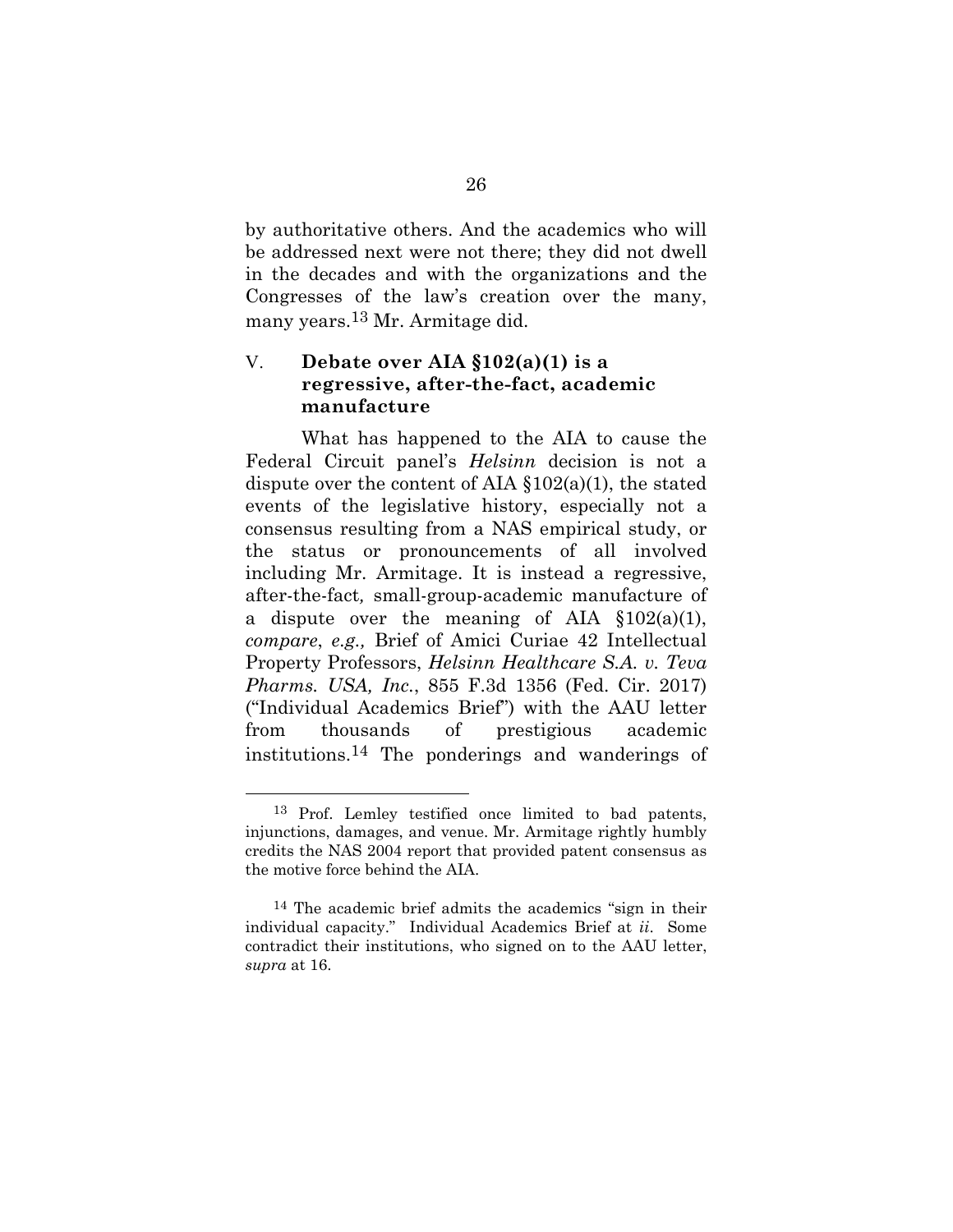this small-group "no-change-to-the-on-sale-bar" side of this manufactured dispute, however, do not change the structure, content, meaning, history, purpose, background, or "revolution" of the AIA, as known to Congress, the USPTO, advocating and attentive organizations, and the mavens of the patent reform, especially those who were in-thetrenches, and most especially the most trustworthy spokesman and historian, Mr. Armitage.

Consistent with everything that everyone but one party, Johnny-come-latelies, and the Federal Circuit panel have written, AIA prior art law has a sole focus on the public availability of a claimed invention itself, not an inventor's on sale actions or terms of sale in relation to some loosely considered invention. AIA  $$102(a)(1)$  states the focus is whether "*the claimed invention* was patented, described in a printed publication, *or* in public use, on sale, *or otherwise available to the public* …" (emphasis added). The subject of inquiry is always "the claimed invention." It is never the inventors' actions or terms of sale. As Federico of the AIA Mr. Armitage stated to Congress itself, it is at best "difficult to understand how any holistic reading of the new definition of prior art under §102(b) could lead to a conclusion" consistent with that of the few academics. Armitage, 40 AIPLA Q.J. at 8-9. As said by Manzo at 7-10, *see* also 19-20, "availability to the public is the touchstone for determining whether something is prior art, and secret uses or sales are not intended by Congress to form prior art for patents granted under the new FITF [first-inventorto-file] system."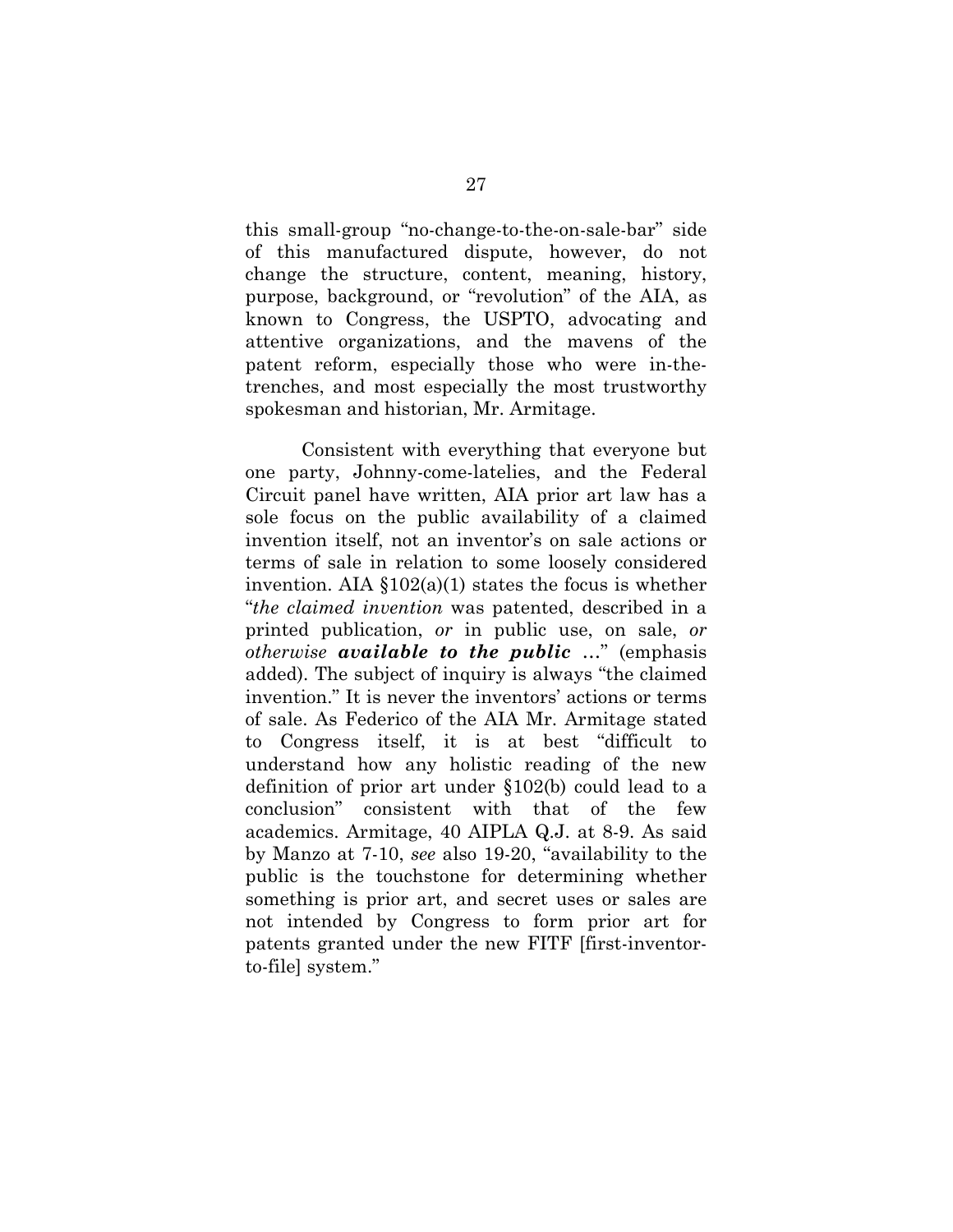Nothing in the AIA—which (a) embodied Congress's "bold steps" in overhaul of past patent prior art law to give the U.S. a first-inventor-to-file system, (b) revised  $35 \text{ U.S.C. } \S 102(a)(1)$  to have the described specific structure, content, and meaning, and most specifically to have the phrase "available to the public" to "emphasize that" anything to be prior art "must be publicly available," as in the 2007 and 2009 Reports at 6 and 6, respectively, *see* Manzo at 17, and (c) "was drafted … *to do away with* precedent under current law that private offers for sale … may be deemed patent-defeating prior art," Cong. Rec. S1496 (emphasis added)—justified the Federal Circuit's improper change of focus from public availability of an invention to public knowledge of an inventor's actions.

## VI. **The essence of the Federal Circuit panel's** *Helsinn* **decision under review is its conclusion to the opposite of AIA §102(a)(1).**

The essence of the Federal Circuit panel's *Helsinn* decision under review is its conclusion that for an invention that is subject to the AIA, if the existence of the terms of a sale were to be publicly known, the sale were to be by an inventor, and the sale were to be of the invention, then the invention is legally publicly known, even if the invention is not factually publicly known:

> [The court] conclude[s] that, after the AIA, if the existence of [a] sale is public, the details of the invention need not be publicly disclosed in the terms of sale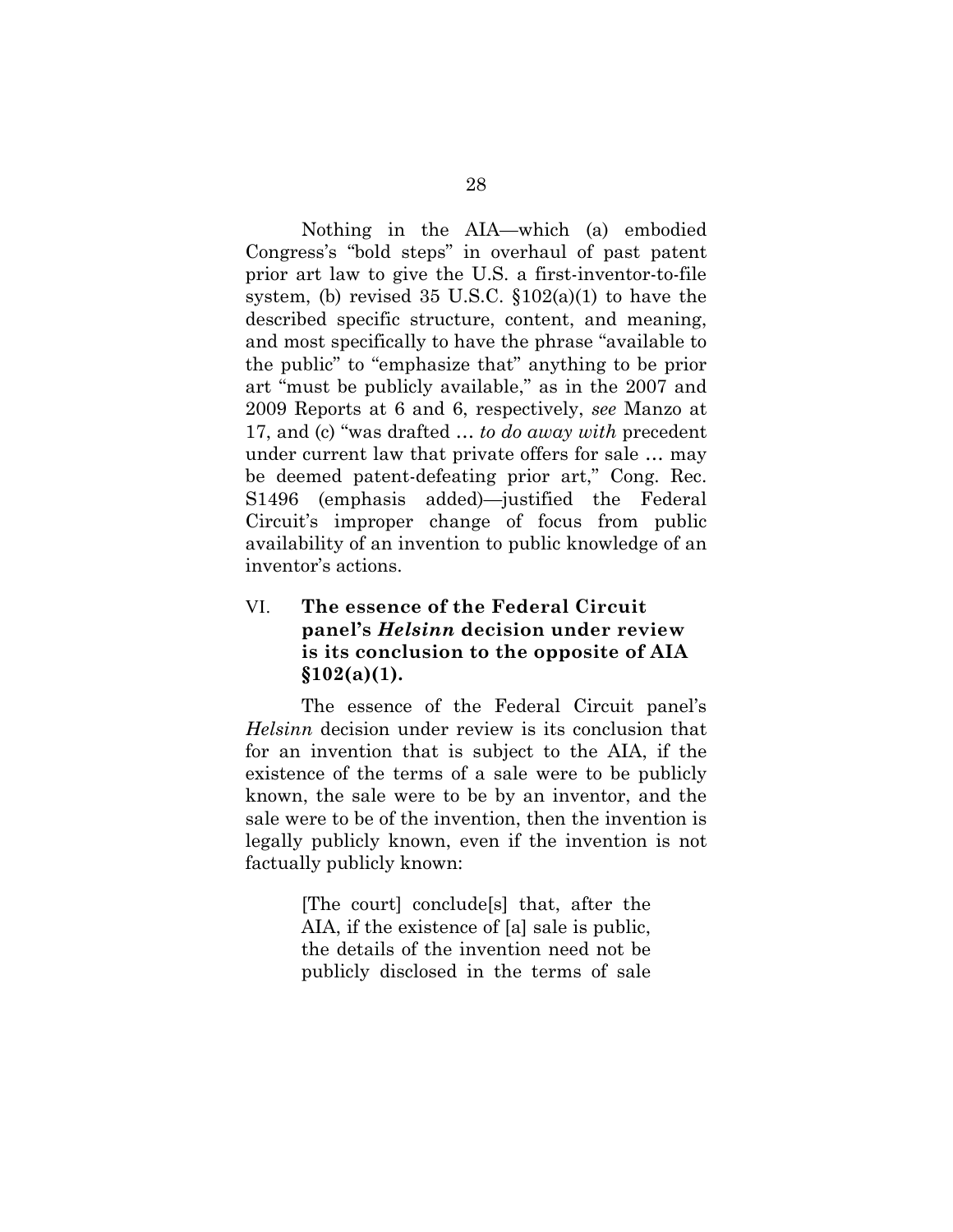[for] the … AIA on-sale bar [ of AIA 35 U.S.C.  $$102(a)(1)$  to apply."

*Helsinn* at 27, Pet. App. A at 43a.

As in the Summary above, stated differently, this is a conclusion that if the terms of sale of an on sale activity of a claimed inventor does not make an invention available to the public, such that the public cannot make or use that invention just by knowing the terms of sale, nevertheless, public knowledge of the terms of sale makes the invention available to the public as a matter of AIA prior art law. This conclusion therefore renders the on sale activity potentially invalidating prior art to a later-filed AIA patent on the invention, if the fact of the existence of the on sale activity by itself were to have been available to the public at the time of the on sale activity.

The Federal Circuit panel's decision is contrary to AIA  $$102(a)(1)$ .

VII. **The Federal Circuit panel's conclusion is a** *Pfaff***-like mistake. It is a dramatically odd and wrong interpretation for the AIA based not only on the specific structure, content, and meaning of AIA §102(a)(1), but also the consistent statements from Congress, all those involved in the passage of the AIA, and the "Federico of the AIA," from 2007 to the present, that are contrary to the interpretation.**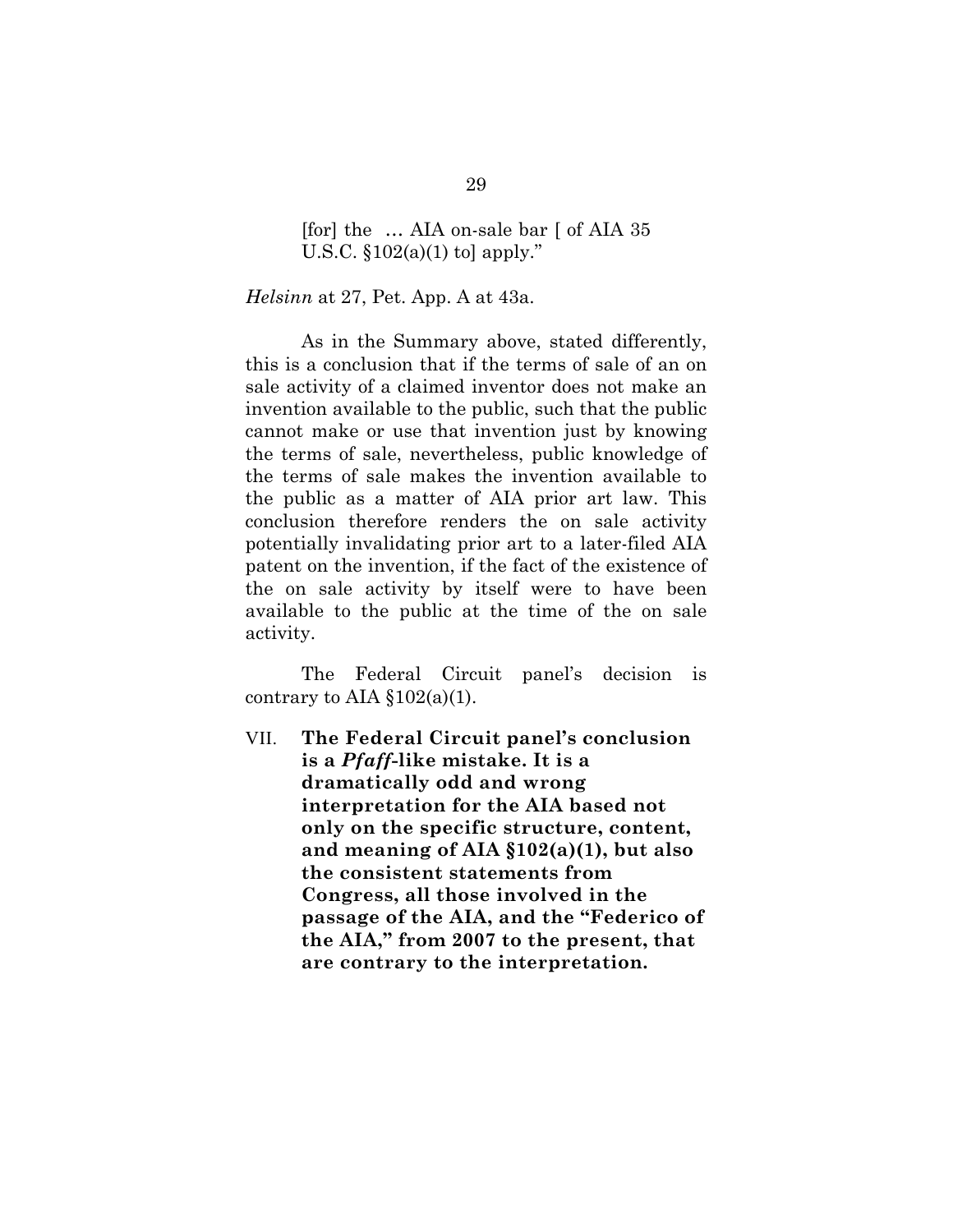The Federal Circuit panel's *Helsinn*  interpretation is a dramatically odd interpretation of AIA §102(a)(1).

This is no different in kind than the mistake the Federal Circuit made in *Pfaff*. As happened in *Pfaff*, the Federal Circuit has made an on sale decision by wrongly focusing on a matter that is completely absent from the relevant text of §102. In *Pfaff, see* at 66-68, the pre-AIA §102 text did not reference "substantial completion," but that was the focus of the Federal Circuit decision, that this Court reversed. Here, the text of AIA §102 does not reference "terms of sale," but terms of sale are the focus of the Federal Circuit's decision. Just as in *Pfaff,* the decision here should be reversed.

The Federal Circuit panel's interpretation of the AIA is completely at odds with its specific structure, content, meaning, history, purpose, background, and revolutionary nature. The Federal Circuit panel was wrong to make the AIA otherwise. It was wrong to snatch from Congress, the USPTO, patent reforming organizations, and their representatives, especially those present in the moment, some of the bold patent reform that the AIA accomplished.

### VIII. **Small-group academic arguments against the right interpretation of AIA §102(a)(1) are flawed.**

The small-group academic arguments against the right interpretation of the AIA in this case are flawed.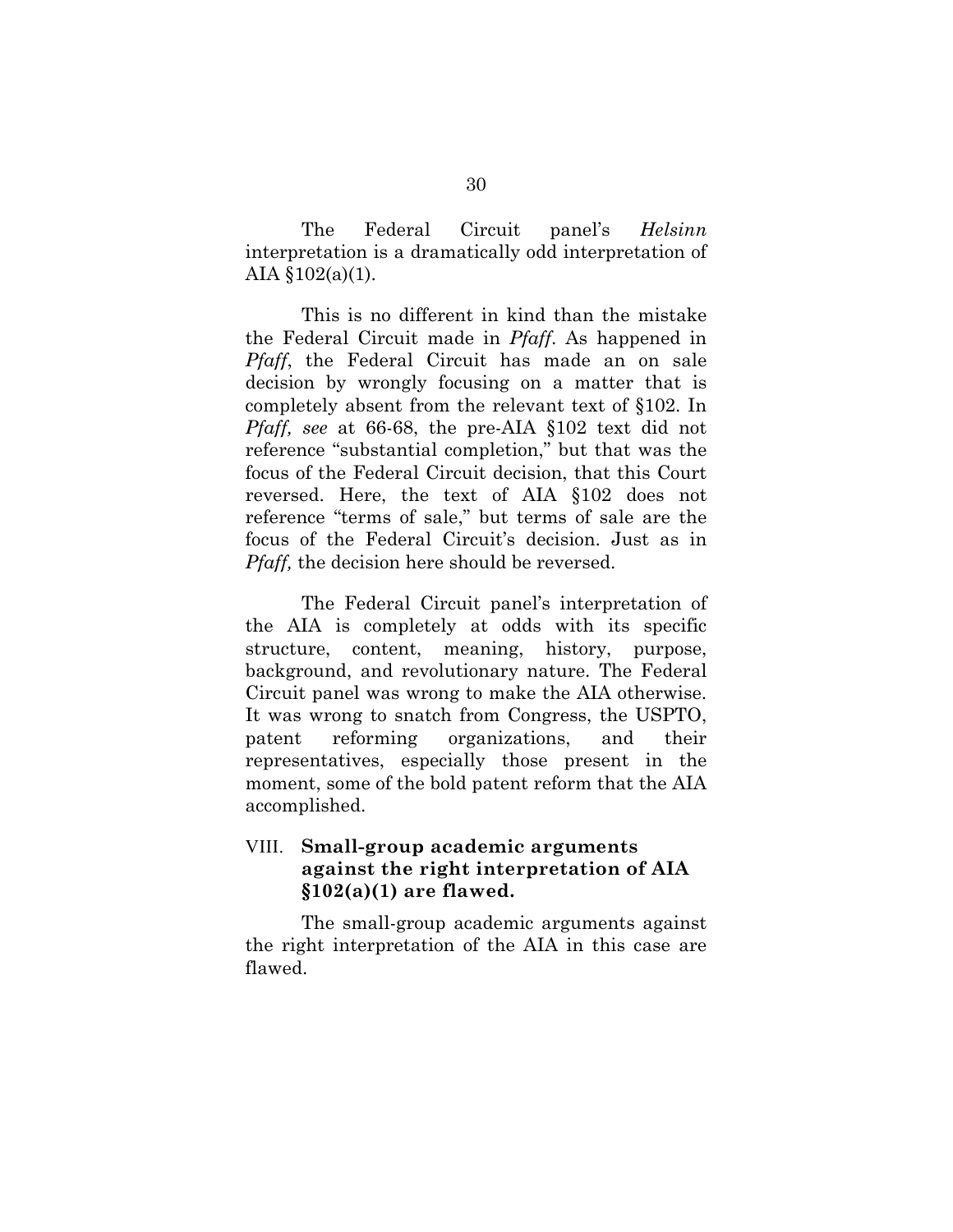Starting an analysis anywhere but the words of §102(a)(1), as the individual academics do, Individual Academics Brief at 2-5, is wrong. As well, generic rules of statutory interpretation must yield to the specific case where structure, content, meaning, import, intention—are openly known. A parade of potential horribles for future burdens on academics and the courts to learn new law does not change AIA  $$102(a)(1)$ .

The "revolution" that is AIA must be recognized. The academics and Federal Circuit panel also rely on lack of reference to multiple specific past cases about loss of patent rights due to secret on sale activity, but the reliance must be dismissed. Congress was rewriting essentially *all* of patent law. It was rewriting all of prior art law. It was removing all of forfeiture-of-right-to-patent provisions from the law. Congress was handling and frying so many big fish in the passage of the AIA, with thirty-one distinct areas of reform under consideration, that it can hardly be criticized for not speaking about each scale, each precedent, it was de-scaling from the law. That is especially true where it spoke to the descaling in sweeping terms, of sweeping away centuries of patent law, and *by speaking about the categories being de-scaled,* such as that §102(a)(1) "was drafted in part to do away with precedent under current law that private offers for sale or private uses or secret processes practiced in the United States that result in a product or service that is then made public may be deemed patent-defeating prior art." 157 Cong. Rec. S1496. Congress left to the prime movers of the organizations who drove the reform effort, the USPTO and historians, including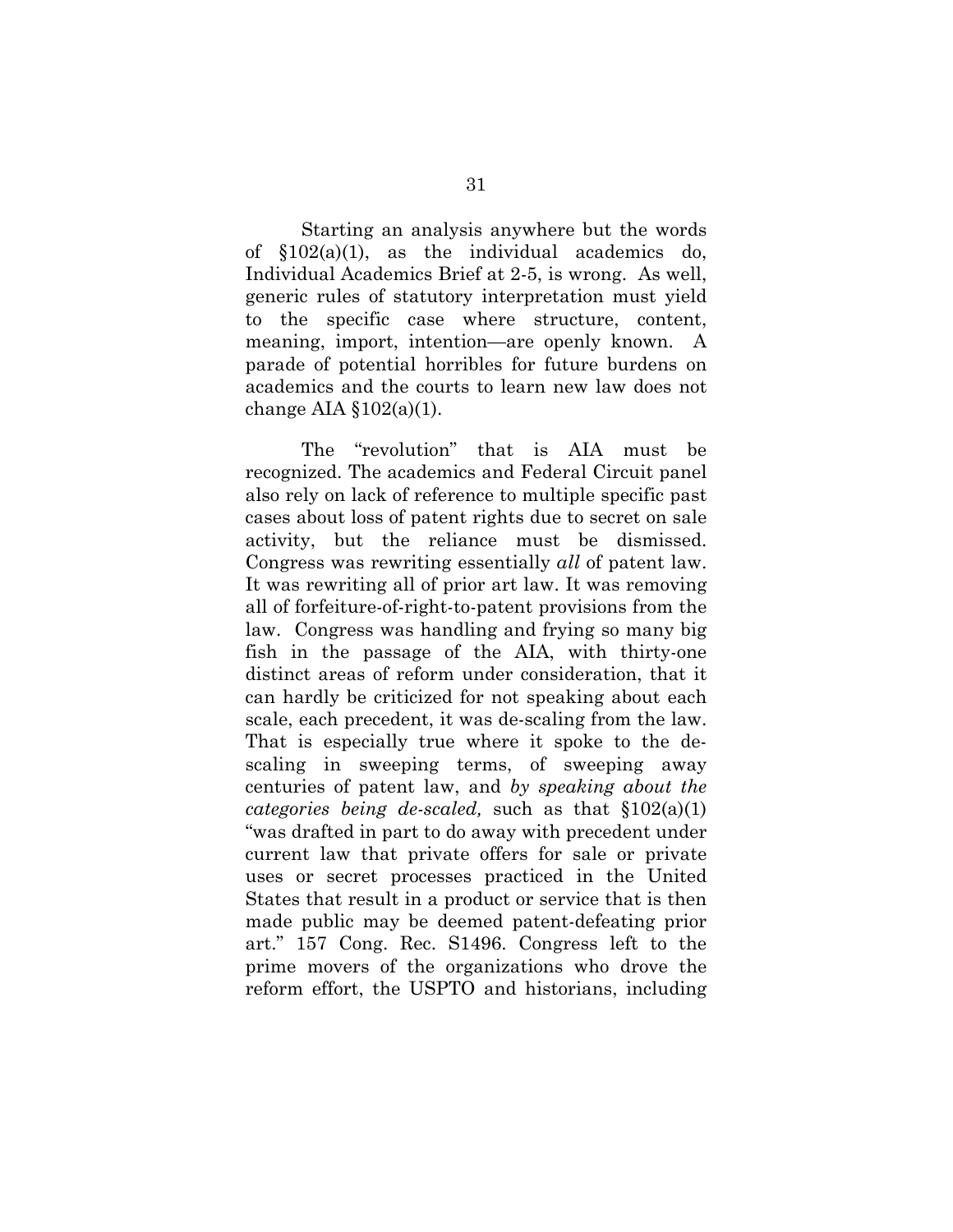especially Mr. Armitage, the job of explaining the details of the de-scaling. They did, unwaveringly.

Moreover, Congress can hardly be blamed for not giving a chapter and verse statement of what it found wrong with the past law, because it was *not*  gutting the law of the past, that is, the law that was *still to exist and to apply to all ongoing pre-AIA patents and their examination and dispute resolution in litigation and otherwise*. Instead, it was in fact leaving most of the existing law untouched, and in effect, for all those pre-AIA patents that continue to exist in great numbers to this day and will exist in large numbers for about the next 20 years, or more. For AIA patents, Congress was replacing the past law essentially *in toto*, true, but for all pre-AIA patents and for a significant period of the future, it was also leaving the past law intact *in toto* for all pre-AIA patents. That notably explains, for example, why Congress did not reference in its reports the Court's recent on sale bar case, *Pfaff*, which has a two-part test for the on sale bar, neither part of which is secrecy or public availability of the claimed invention. *Pfaff* was to remain—does remain—good law, not being overturned. It is good law, for pre-AIA patents—but it must now fit within AIA  $\S 102(a)(1)$ with its two-part test applied to on sale activities that make a claimed invention publicly accessible, and not to on sale activities that do not make a claimed invention so accessible.

Congress passed the AIA with inventor forfeiture-of-right-to-patent provisions removed from the law for many good and valid reasons, explained eloquently in the briefs of others, such as the Brief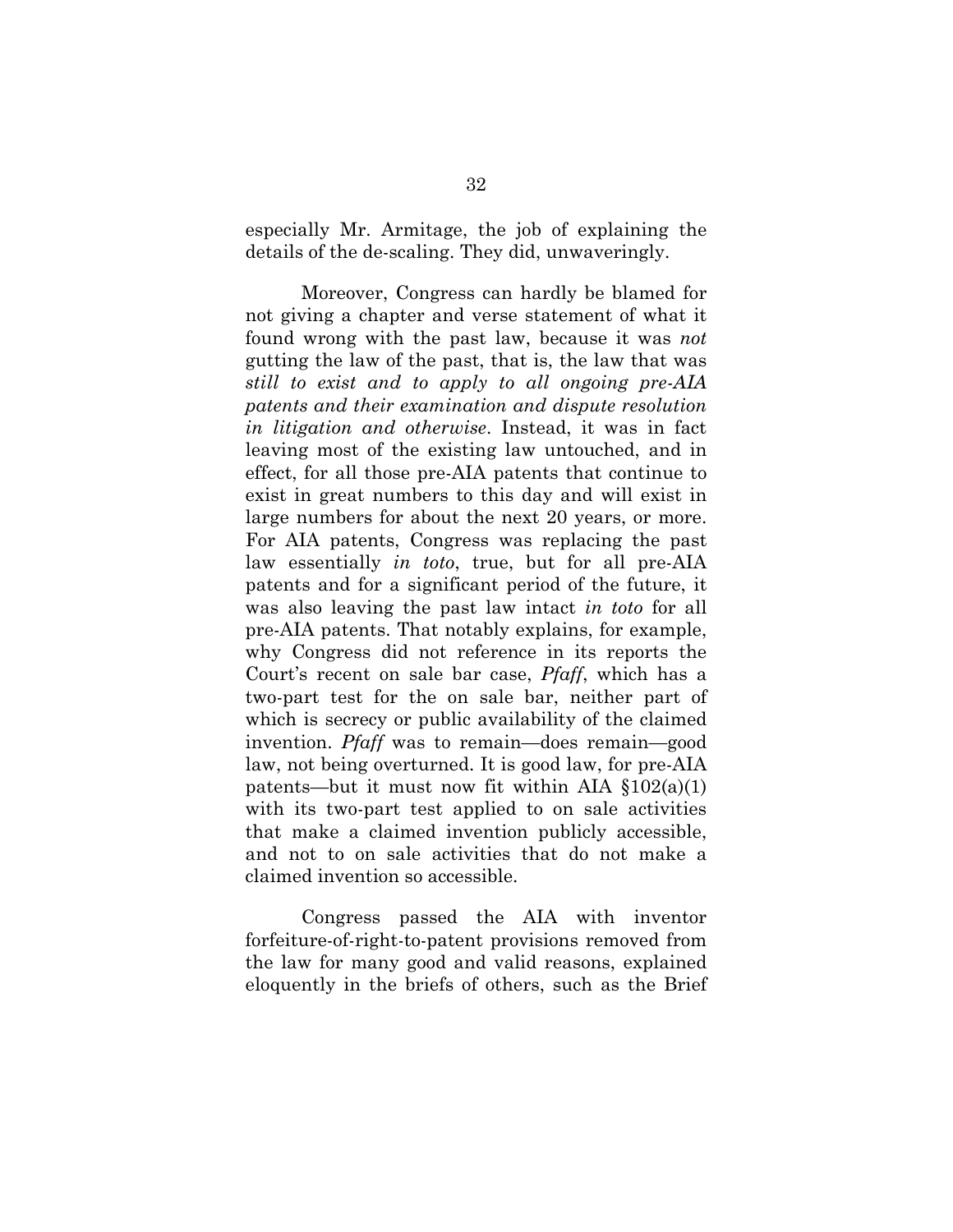for *Amicus Curiae* Congressman Lamar Smith in Support of Petitioner in this case, March 27, 2018, counsel of record—Robert A. Armitage. These include "transparency, objectivity, predictability, and—above all—simplicity." *Id.* at 1. Eliminating forfeiture-ofright-to-patent provisions is critical to transparency, objectivity, predictability, and simplicity because everyone in the patent system at all stages of activity in relation to patents can, in the new patent system with this elimination, assess patent validity much more predictably, without concern that secret events could upset assessments, such as those events to be revealed usually in the future only after expensive litigation-discovery fights. Retaining forfeiture provisions greatly complicates all of the patent system and patent practice, as it did in the past, and as wanted to be eliminated in the future.

"[N]o reading of the new statute [the AIA] can contort the words … to fit therein [an] on sale bar [that is a forfeiture-of-right-to-patent provision as in the *Helsinn* panel decision]." *Id.* at 5. That is correct, as a matter of staying true to transparency, objectivity, predictability, and simplicity, as Congress, the USPTO, and all advocating organizations and persons for the AIA wanted and want.

As in Armitage, 40 AIPLA Q. J. at 8, quoted above, "Congress completed a statutory patent revolution":

> [The] terms "in public use or on sale" [were] modified and qualified by a new phrase that reads in its entirety: "in public use, on sale, or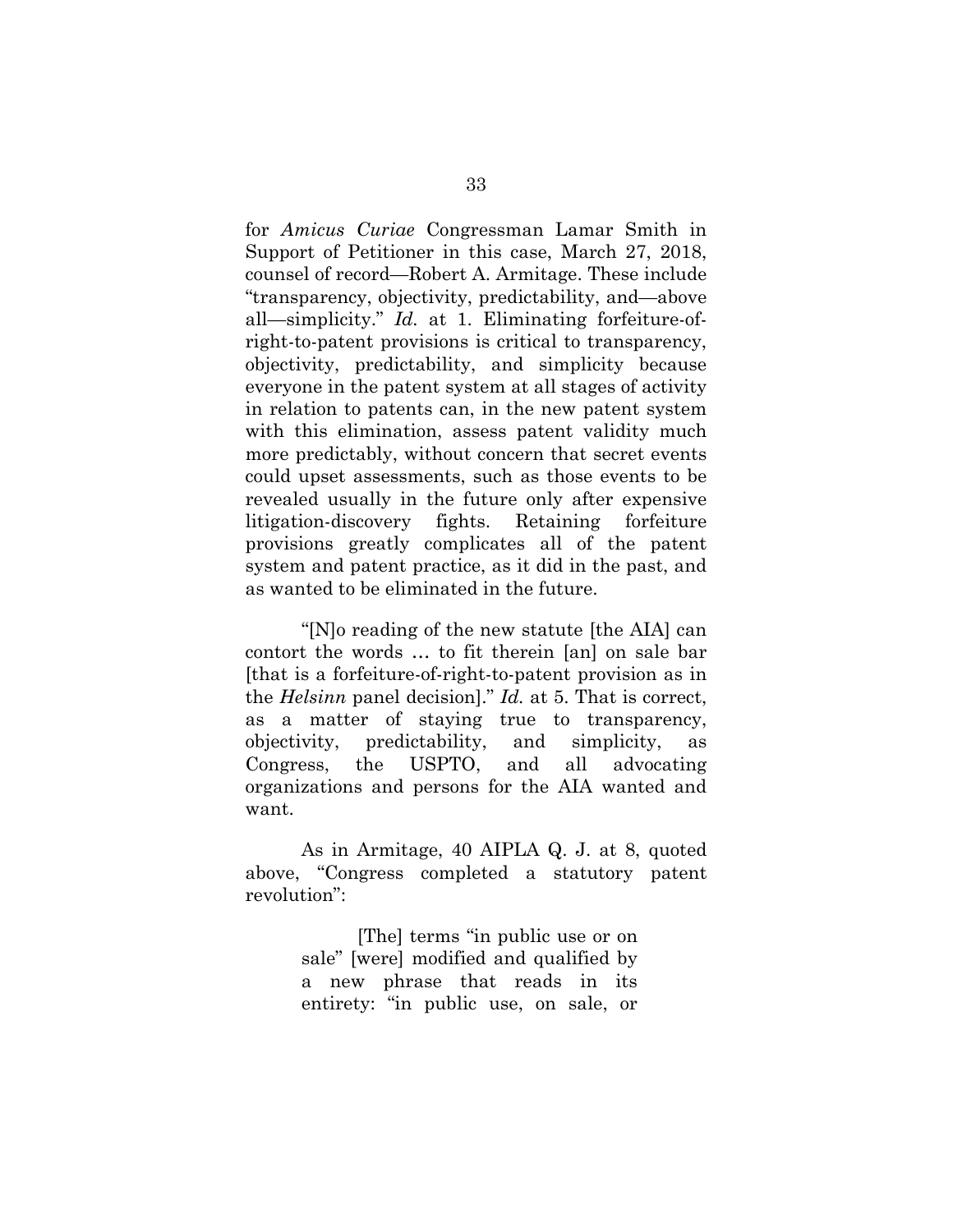otherwise available to the public." Congress employed this mechanism to impose an overarching requirement for availability to the public in order for a prior disclosure to constitute prior art. … The overarching requirement for a disclosure to be "available to the public" has been placed into new  $$102(a)(1)$  in a manner making it virtually impossible to read it other than as an express repudiation of the Metallizing Engineering doctrine.

The Court should read the new phrase "in public use, on sale, or otherwise available to the public" as "impos[ing] an overarching requirement for availability to the public," and not do what is "virtually impossible." The phrase was "placed into  $$102(a)(1)$  in a manner making it virtually impossible to read it" other than imposing the overarching requirement. The change wrought by AIA  $$102(a)(1)$  is not anything like an "elephant" placed in a "mouse hole," either. The change is the open capture and elimination of a pesky mouse, secret prior art, with a big mouse trap, namely the express structure, content, and meaning of AIA  $$102(a)(1)$ .

IX. **The Court should not concern itself that some future inventors might take benefit of both trade secrecy and later patenting; the matter is already handled.**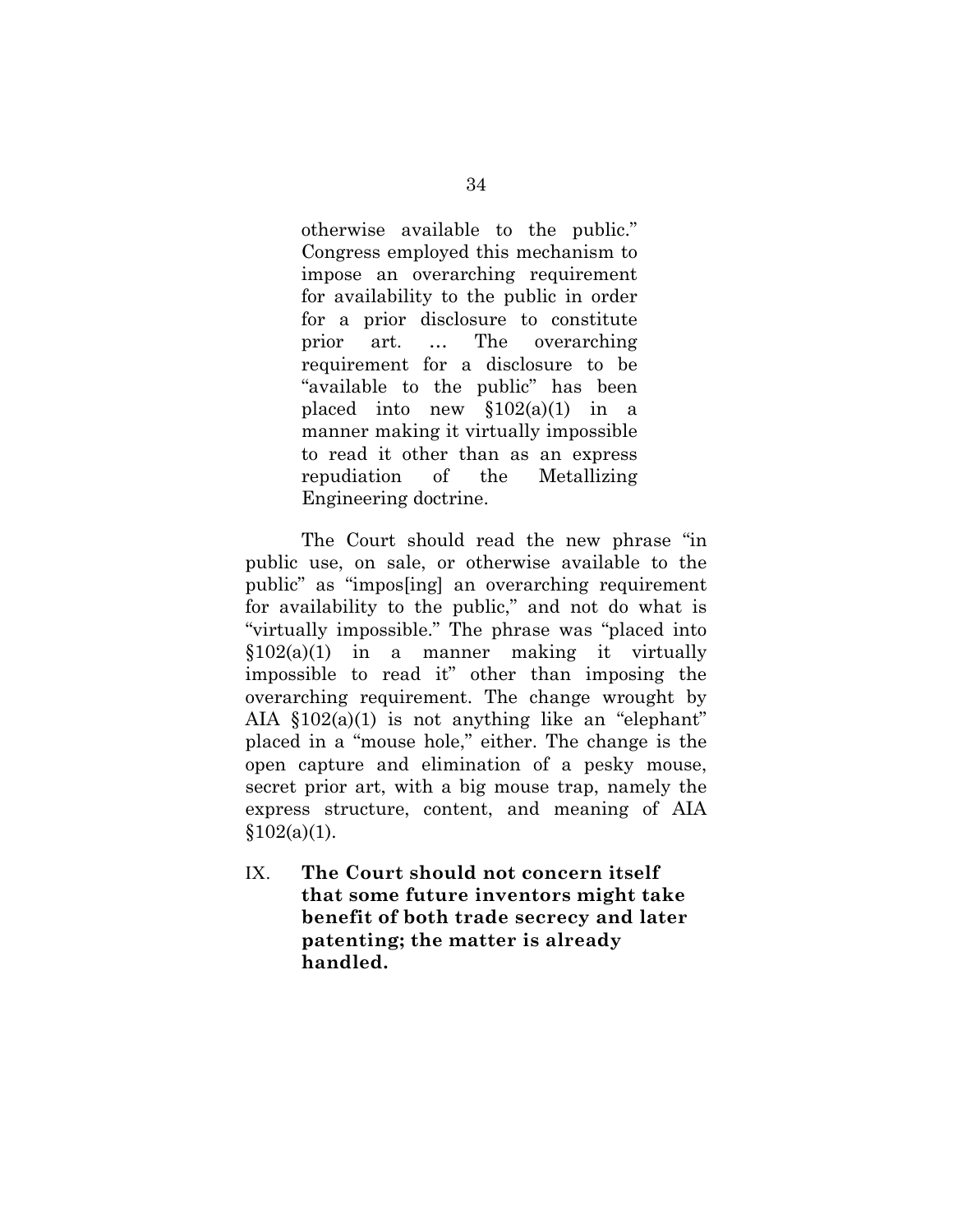Finally, this Court should not concern itself that a few or more future inventors under the AIA might take the benefits of both trade secrecy and later patenting. The world of competing inventions and inventors in the 21st Century is *sui generis* from the past, and now global. The world of use and sale prior art is also *sui generis* from the past, and again global. As well as patenting and publications, the world of use and sale prior art is now universal among all but few of the world's billions of humans. And the drive to be the first inventor to file anywhere in the world and thereby first under the AIA reaches to all corners, wherever innovation is found, because, to coin a phrase for the world's harmonized patent systems, "to the first filer go the spoils." Worldwide impetus to compete and be first takes more than full care of those who would think to game the system, at a much higher level than a narrow on sale forfeiture aspect such as U.S. patent law had pre-AIA. Indeed, the patent community, Congress, and the AIA, especially the AIA, *have* already taken care of gamers.

#### **CONCLUSION**

The Federal Circuit panel should be reversed, to the benefit of a revolutionary patent system for this revolutionary century.